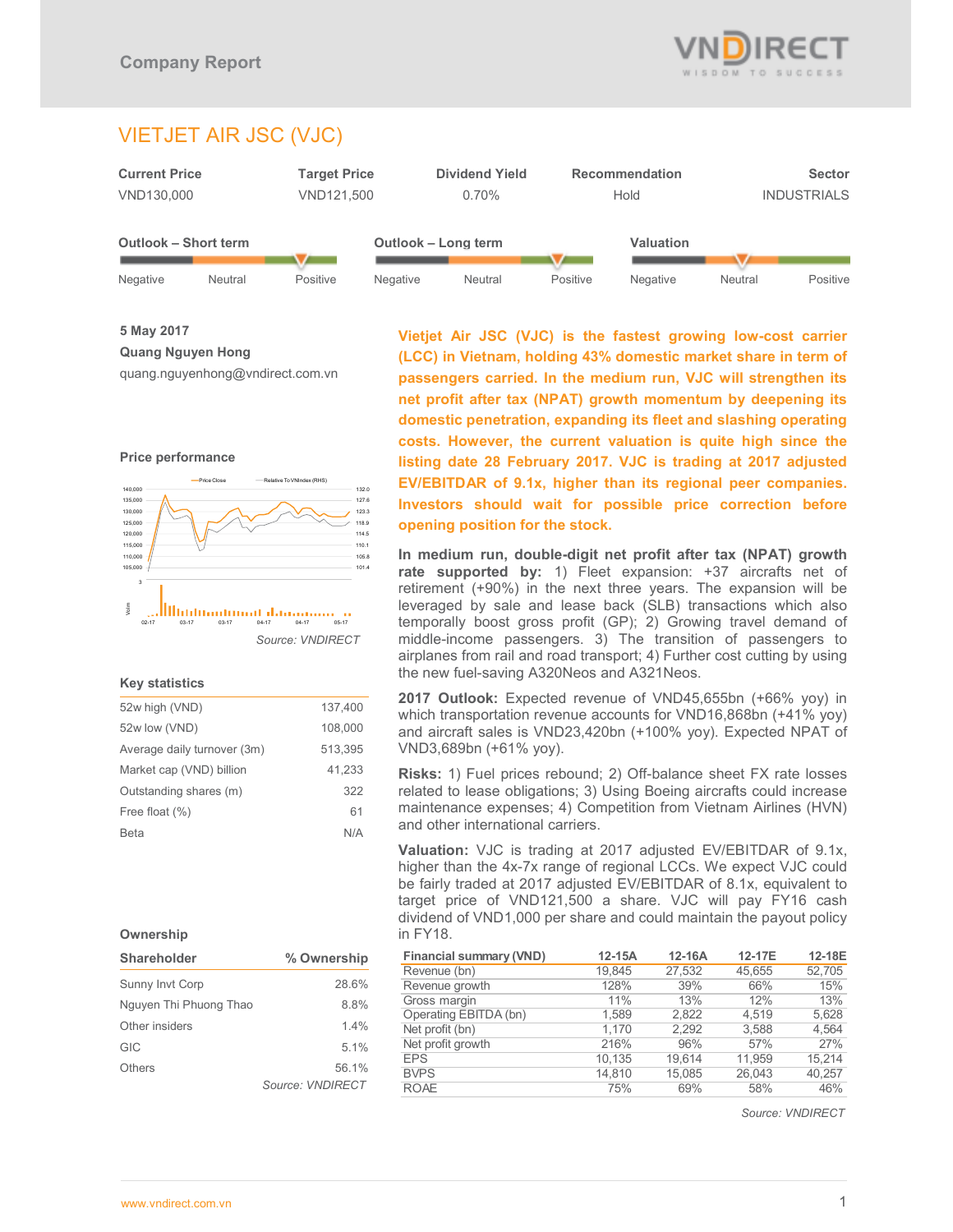**VJC ASK** 

 $\Omega$ 5,000 10,000



# **INVESTMENT THESIS**

For the next 3 years, VJC could be able to grow its NPAT at doubledigit rates thanks to several positive drivers.

# **Rapid fleet expansion leveraged by SLB transactions**

VJC plans to increase its fleet size by **14 new aircrafts** (+39%) in 2017**,** and **37 new aircrafts** (+90%) by 2019. Accordingly, ASK is likely to increase from 16,838mn (2016) to 37,984mn (2019, +126%), given unchanged average sector length of 1,068km (2016). Over the same time span, VJC intends to add 8 additional domestics routes (+22%) and 16 additional international routes (+80%). The opening of extra international routes in Southeast Asia could improve the average sector length as an international flight is two times longer than a domestic flight on average. However, we expect the increase of the average sector length is insignificant as new aircrafts are likely to be deployed into existing routes in order to deepen the penetration in the domestic market. VJC prefers to bolster its position in high frequency domestic routes due to two main reasons: 1) There are still growth opportunities in the domestic market and 2) Domestic flights, having load factors as high as 89% compared to international flights' 84%, are safer and more profitable choices. However, we assume that the management will maintain their focus on some existing high frequency international routes (Bangkok, Singapore and Taipei) while exploiting some less frequent but potential international routes.

#### **Fleet expansion, net of retirement**

| Model       | 2016 | 2017 | 2018 | 2019 |
|-------------|------|------|------|------|
| A320ceo     | 32   | 28   | 23   | 16   |
| A321ceo     | 10   | 21   | 31   | 34   |
| A320neo     |      |      |      |      |
| A321neo     |      |      | 10   | 18   |
| 737 Max 200 |      |      |      |      |
| Total       | 42   | 54   | 66   | 78   |

Source: VJC

**In addition, the new aircrafts could improve general service quality by improving on-time performance.** In 2016, VJC faces some punctuality issues as the company fell short of back up aircrafts. Most of airplanes were flying or being on runways at every moment of the day. The bright side is that the fleet's utilization rate is high, represented by daily block hours per aircraft of 13.1, the highest level among Asian LCCs. By contrast, once an aircraft was delayed for technical or other issues, following flights related to that aircraft would be rescheduled like a domino effect. The on-time performance ratio in 2016H1 was 83.6%, 10pp lower than the best punctuality achievement of 93.1% (2013).

#### **Aircraft utilization**

| Year                        | 2013  | 2014  | 2015  | 2016H1 |
|-----------------------------|-------|-------|-------|--------|
| Block hour/Aircraft per day | 11.9  | 12.4  | 13.3  | 13.1   |
| Flight/Aircraft per day     |       | 7 N   | 69    |        |
| On-time performance         | 93.1% | 81.9% | 82.6% | 83.6%  |

Source: VJC



Source: VNDIRECT

2015 2016 2017E 2018E 2019E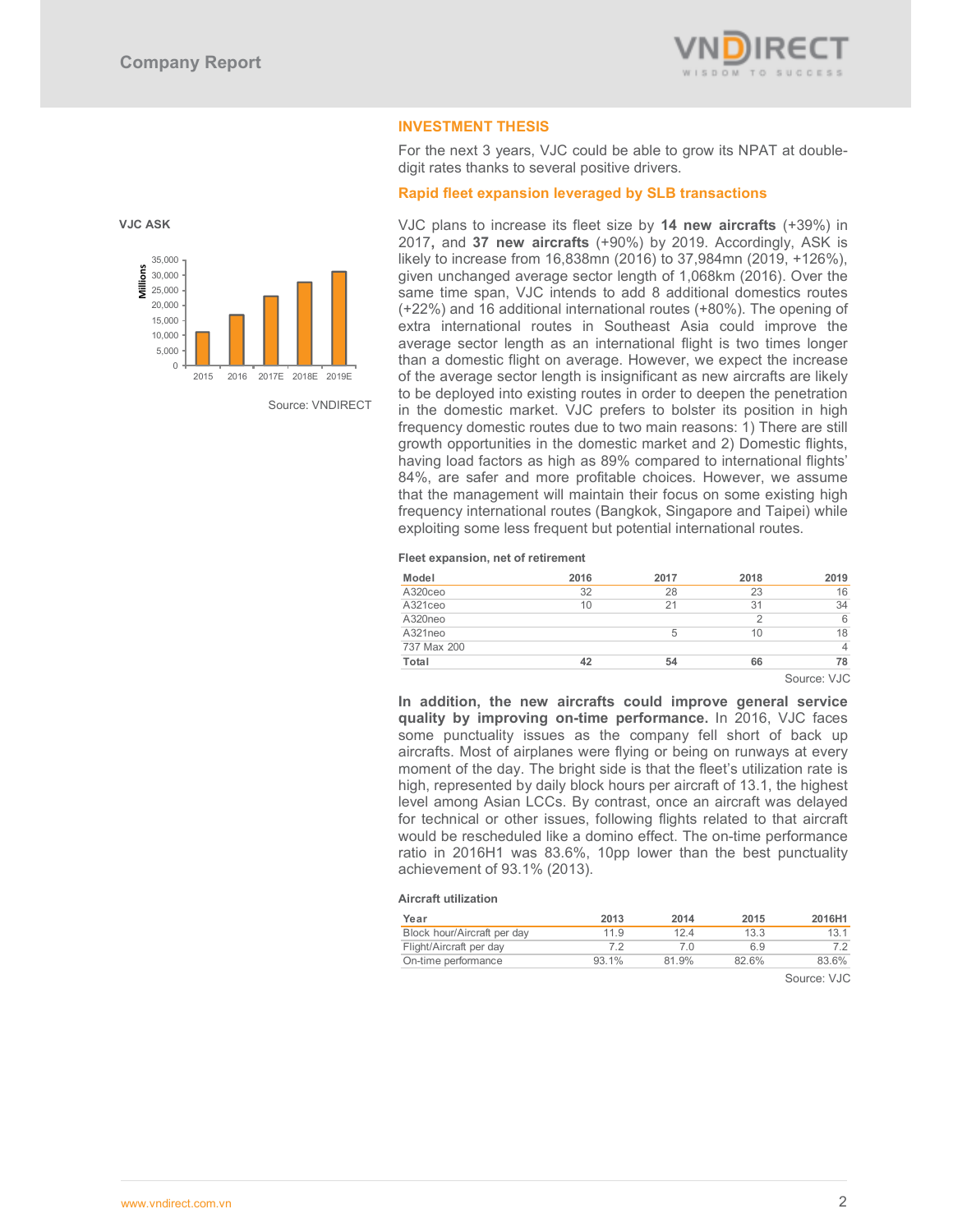



Source: VNDIRECT

**VJC continues to finance aircraft purchases by using SLB transactions** which could temporally boost GP growth. Most of existing aircrafts were funded by SLB transactions and reported as operating leases. FY2016 was the most profitable year for SBL activity to date as aircraft sales achieved GP margin of 11.4%, the highest level for the last 3 years. In 2016 SLB activities contributed up to 43% of total revenue and 38% of total GP. We expect VJC has received higher discount rates on recently purchased aircrafts, which translate into higher profit on aircraft sales. We estimate that VJC could have earned USD7.6mn gain per aircraft sold in 2016, compared to USD1.7mn per aircraft sold in 2015. In the future, VJC could achieve a little bit higher discount rates due to large orders. However, gains from higher discount rates could be partly offset by higher lease rates. As SLB contracts involve VJC, the aircraft manufacturer and the lessor, larger profits from aircraft sales usually mean higher lease rates. We estimate that VJC was charged USD422,727 monthly payment per aircraft in 2016, 45% higher compared to the 2014 level of USD290,909. Aircraft lease per ASK in 2016 was 1 US cent, compared to 0.8 cent in 2015.

# **A growing middle-income population in a low air travel penetration country**

**In the next 3 years, the middle and affluent class (MAC) population in Vietnam could reach 33mn**, twice the current number of around 13mn. According to the Boston Consulting Group, the MAC population could grow at an average rate of 12.9% per year in the next few years and could equal two third of Thailand's in 2020. MAC consumers, having their basic necessities satisfied, are ready to spend to move up the Maslow's pyramid. In addition, the increase of GPD per capital will improve their disposable income. According to the consulting group, the average income per capital will double to reach USD3,400 per year in 2020. This will lead to strong increase in demand for goods and services that improves quality of life including demand for traveling, education, technology products, food services, etc. VJC, positioning itself in the LCC segment, is ready to get the most out of the coming spending trend.



#### **Vietnam MAC population 2012, million Vietnam MAC population 2020, million**



Source: BCG Analysis The MAC cut off is monthly per capital income of USD190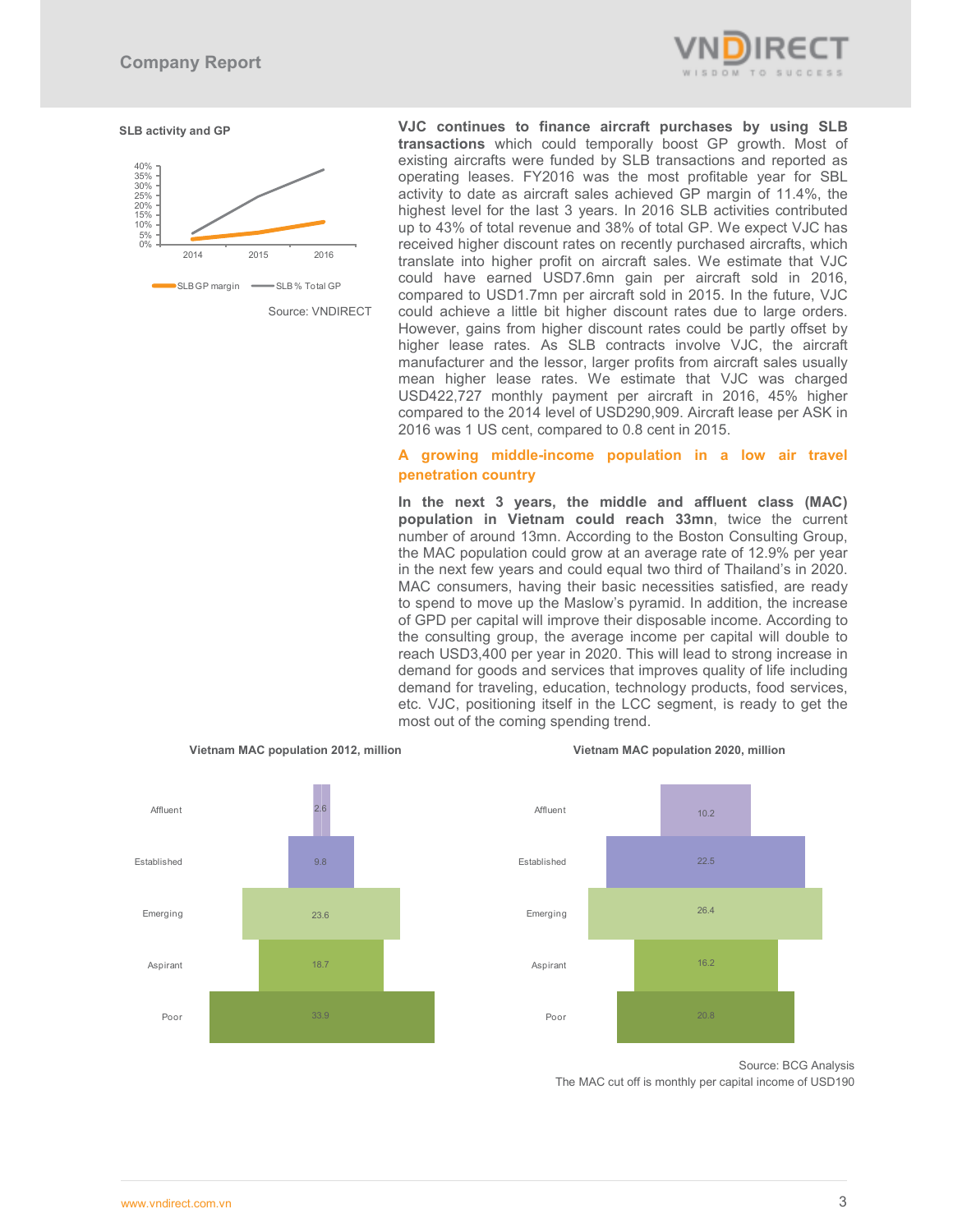

**The Vietnam airline industry has excessive growth opportunity as the country's air travel penetration is the lowest in the APAC region** in term of RPKs per capital. RPK is a proxy for the total number of passengers paid and the total travelling distance. A higher level of GDP per capital is highly likely to encourage RPKs growth as passengers tend to travel more and travel longer distance whether the travelling purposes are for holiday, business or personal matter. Vietnam's air penetration is far behind Thailand and Malaysia as the country GDP per capita is only one third of Thailand and one fifth of Malaysia. However, Vietnam's GDP growth rate of 6.2% (2016) is higher than Thailand's 3.2% (2016) and Malaysia's 4.5% (2016). This implies that Vietnam's RPKs per capita is catching up with these countries'.





**Vietnam has the highest passenger growth rate in Southeast Asia.** Over the last 5 years, passenger volume has grown at a compound rate of 17% to reach around 79mn in 2016. Domestic passenger volume grows at 19% on average, outpacing international passenger volume (13% CAGR). The total growth has accelerated to 21% CAGR since 2013 owning to VJC expanded its business. According to the company, one third of its passengers in 2016 are first time flyers. VJC has tapped into the LCC market segment which remains vast and unexploited.



Passenger volume, mn, 2011-2016 **Passenger growth, CAGR 2005-2015** 



Source: VNDIRECT Source: SAP

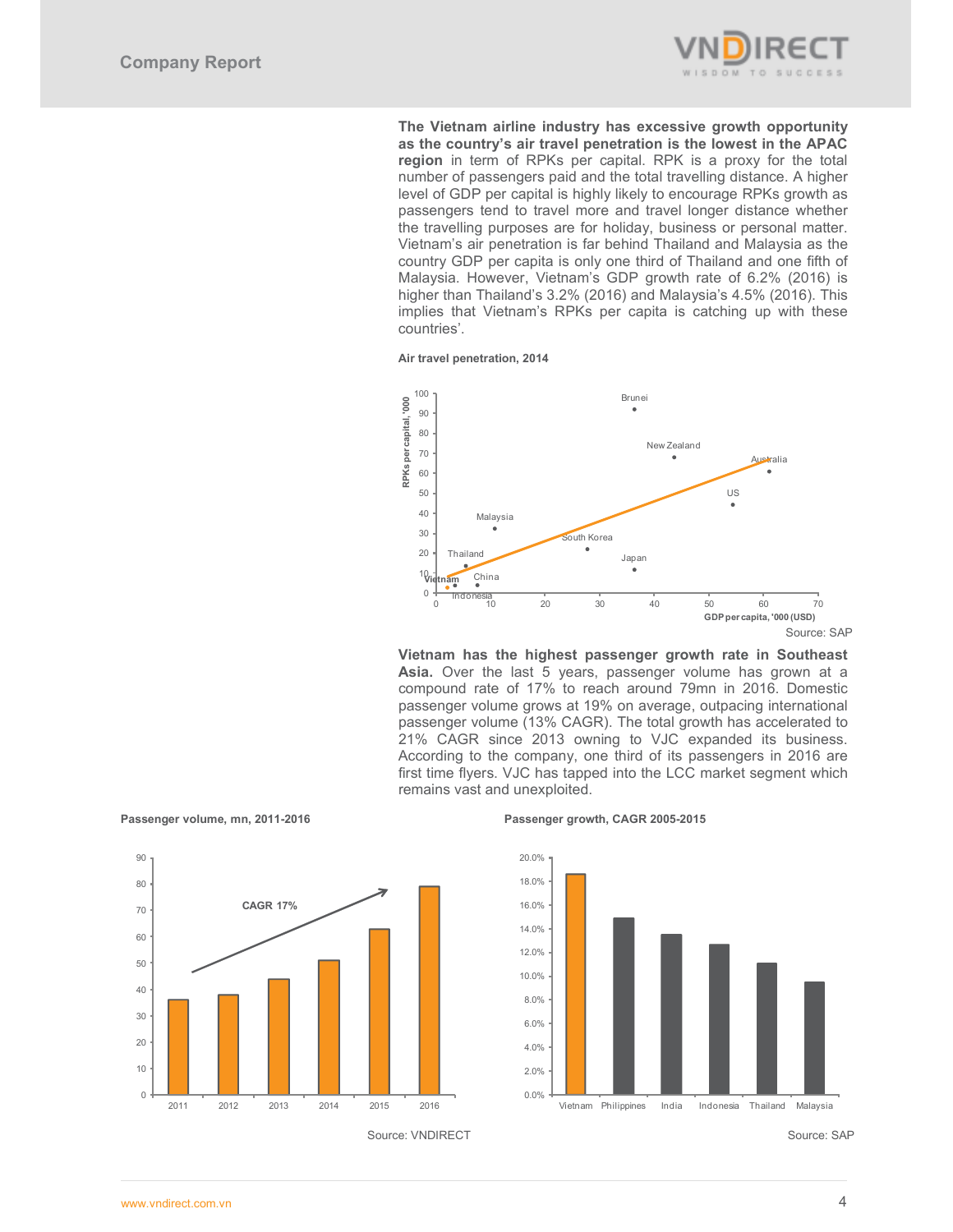

#### **VJC average fare per passenger**



Source: VNDIRECT

#### **Mode of travel market share, 2016H1**



Source: Goverment data

#### **The transition from other modes of travel to air travel**

**VJC is reshaping the domestic passenger transportation industry** as the company offers cheaper and more convenient traveling options compared to other modes of transport. For example, for the route Hanoi – HCMC, a passenger would have to pay around 900,000VND for a coach trip or VND1mn for a train trip. Moreover, the passenger has to pay for on-the-way expenses such as foods and drink as the trip would take one day and a half. If travelling by airplane, he would have to pay a similar amount but the trip would be 7 times shorter, including waiting time before take-off.

**We expect that air travel will gradually replace road and rail travel,** especially for trips of 500km and above. For shorter strips where air travel could be unprofitable or unavailable, road and rail travel still hold solid market shares. VJC's average fare per passenger has been decreased by 24% over the last 3 years. We expect that the average fare could be even lower as the company could continue to cut costs. As a result, air travel will be even more affordable. According to SAP, air travel has been growing at 17.2% per year on average, outpacing road travel (7.7% CAGR) and rail travel (-1.5% CAGR), over the last 5 years.

**Average fare, 2016** 

| Trip       |          | <b>HCMC - Hanoi</b> |                   | <b>HCMC - Danang</b> |          |
|------------|----------|---------------------|-------------------|----------------------|----------|
| Mode       | Time hrs |                     | Fare VND Time hrs |                      | Fare VND |
| <b>VJC</b> |          | 2:05                | 881.189           | 1:20                 | 615,000  |
| Coach      |          | 35:00               | 861.385           | 15:30                | 405.458  |
| Rail       |          | 34:00               | 1.066.278         | 17:00                | 616,833  |

Source: VJC, VNDIRECT

#### **Further cost cutting by deploying new models of aircrafts**

**The new A320neo, A321neo and 737 Max 200 could help VJC to reduce total fuel cost by 5%** as these new aircrafts will make up 35% fleet size by 2019. As a result, operating CASK could be lowered by 1.9%. Currently, fuel cost accounts for 37.5% of total operating cost. According to Airbus and Boeing, these new narrowbody models could help reducing fuel consumption by 15% due to several improvements compared to the current A320 family used by VJC: 1) New CFM International LEAP-1A or Pratt & Whitney PW1000G engine which is more eco-friendly; 2) Larger winglets to reduce aircrafts' drag using the tip vortex energy; 3) Improved aerodynamics; and 4) Lighter bodies. The A320 family that VJC has been deployed is one of the most fastest-selling jet airline families in the world. It is the first choice of many LCCs due to its reasonable purchase and operating costs. However, the old family A320 and 737, which are very popular since their launches in the 1970s, will likely to be replaced in the near future as the new models were launched in 2011. According to Airbus and Boeing, the orders for the new models have gradually rising since their launches. Being the first Vietnamese airline who replacing its fleet by the new models, VJC will have a first-mover advantage in cost cutting. VJC plans to put 4 A321neo in to operation within 2017.

**However, the new A320neo and Max 737-200 could be 10% more expensive**, according to Airbus and Boeing. Higher purchase costs mean the new aircraft must reach a certain mileage for the fuel saving effect to be profitable. Given the same discount rate of around 50% applied to new aircrafts, other operating costs constant, and revenue per passenger unchanged, an A320neo could have to fly 12.3mn km to reach the break even mileage due to higher purchase cost. That break even mileage is equivalent to 4.4 years of operation, given 1,068km per flight, 7.2 flight per day, 13.3 block hours per day and no pause for repair and maintenance. In case VJC use this fuel-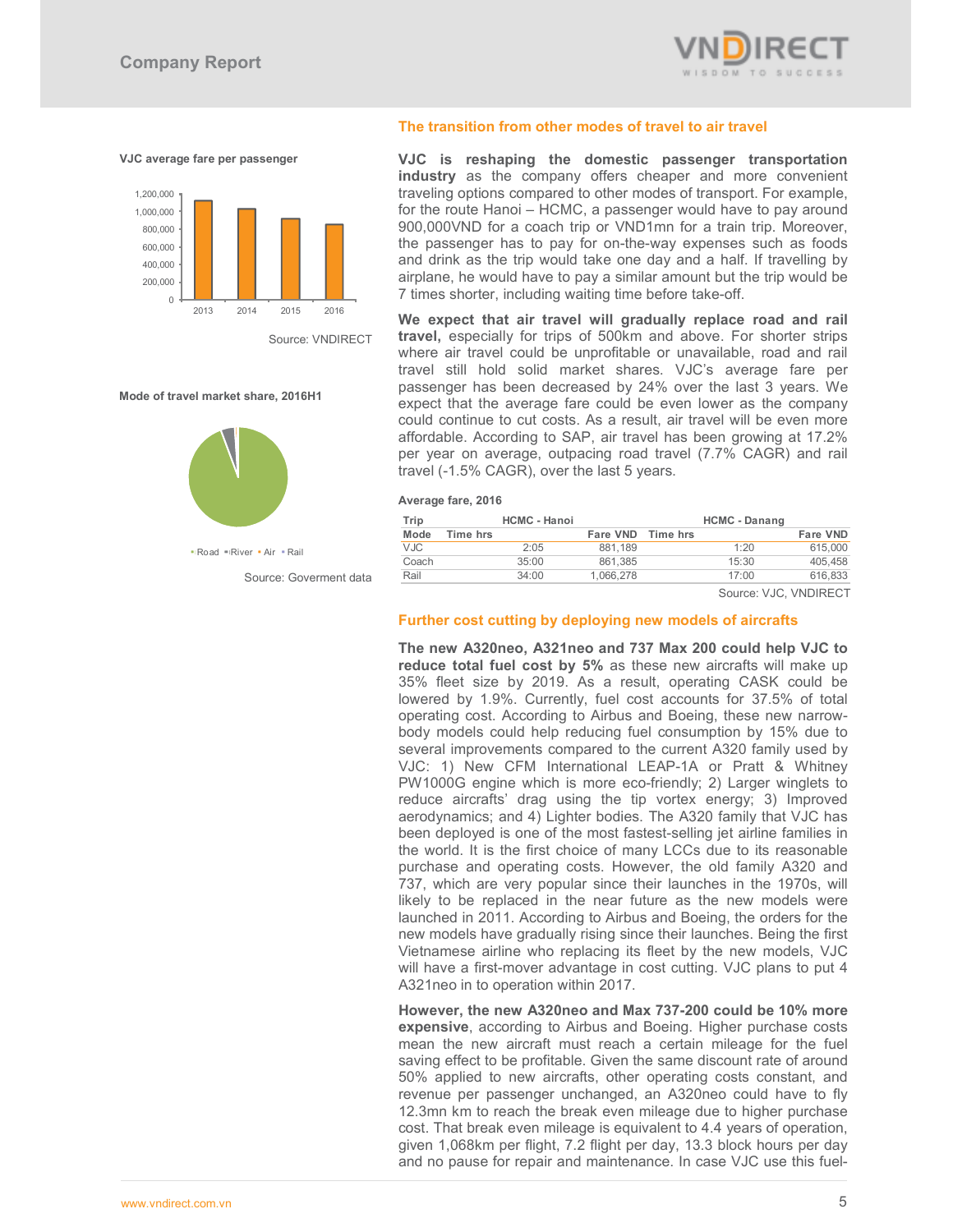

#### **Per ASK comparison, US cent, 2016**

| <b>Item</b>            |      | VJC AirAsia Bhd |
|------------------------|------|-----------------|
| <b>RASK</b>            | 4.37 | 3.97            |
| Transportation         | 3.32 | 2.52            |
| Ancillary              | 0.97 | 0.70            |
| <b>CASK</b>            | 4.01 | 2.80            |
| Fuel                   | 1.48 | 0.91            |
| Aircraft lease         | 0.99 | 0.28            |
| Maintenance and others | 0.24 | 0.17            |
| Ground services, etc.  | 0.31 | 0.46            |
| Dep & Amort            | 0.07 | 0.00            |
|                        |      |                 |

Source: VNDIRECT

saving cost to reduce fares, the break even mileage could be even longer.

**In addition, VJC could do further cost cutting by doing ground handling and technical services in-house.** Currently, these operations are outsourced to third party companies. These operations account for around 11% of total operating cost. After the inauguration of Vietjet Training Center, we expect VJC could provide itself workforce to handle ground handling and part of technical services. However, some technical services, such as periodic maintenance of aircrafts and engines, will be handled by 3<sup>rd</sup> parties since doing these services in-house could be costly due to higher required level of engineering. In addition, some maintenance services could be part of SLB contracts, thus carried out by manufacturers. We expect VJC could cut its cost for technical services by a third due to the fact that these costs are 40% higher compared to AirAsia's on ASK basis. VJC's technical services cost is around 0.24 US cent per ASK, while AirAsia has reached 0.17 US cent per ASK in 2016. The reduction could lead to around 2% decrease in operating CASK.

#### **2017 OUTLOOK**

We expect VJC could reach 2017 revenue of VND45,655bn (+66% yoy) and NPAT of VND3,613bn (+58% yoy). The growth engines will mainly come from the fleet expansion and SLB activities.

#### **Figure 1 2017 Revenue growth drivers, VND bn**



Source: VNDIRECT

In 2017, VJC will receive 16 new aircrafts, including 11 A321s and 5 A320neos, and retire 2 A320s. The fleet size at the end of 2017 could reach 55 aircrafts (+34% yoy). Assuming aircraft utilization ratio remains at 78%, similar to 2016, we expect the number of effective operating aircrafts over the year could be 52. In addition, we expect the total capacity, represented by ASKs, could grow at 47% yoy to 24,686mn ASKs. The main reason for ASKs to grow faster than fleet size is that VJC will deploy more A321s which have +22% seating capacity compared to A320s. Given load factor and passenger yield unchanged, increasing capacity could translate to VND5,492bn (+46% yoy) growth of transportation revenue.

However, as new aircrafts put pressure on operating performance, we expect load factor could decrease by 0.6pp to 88%, translating to VND113bn decrease of revenue. As VJC continue to push their selling activities, passenger yield could decrease by 3% yoy, equivalent to VND829,044 per passenger. As a result, passenger yield could lower revenue by VND525bn. Passenger yield has been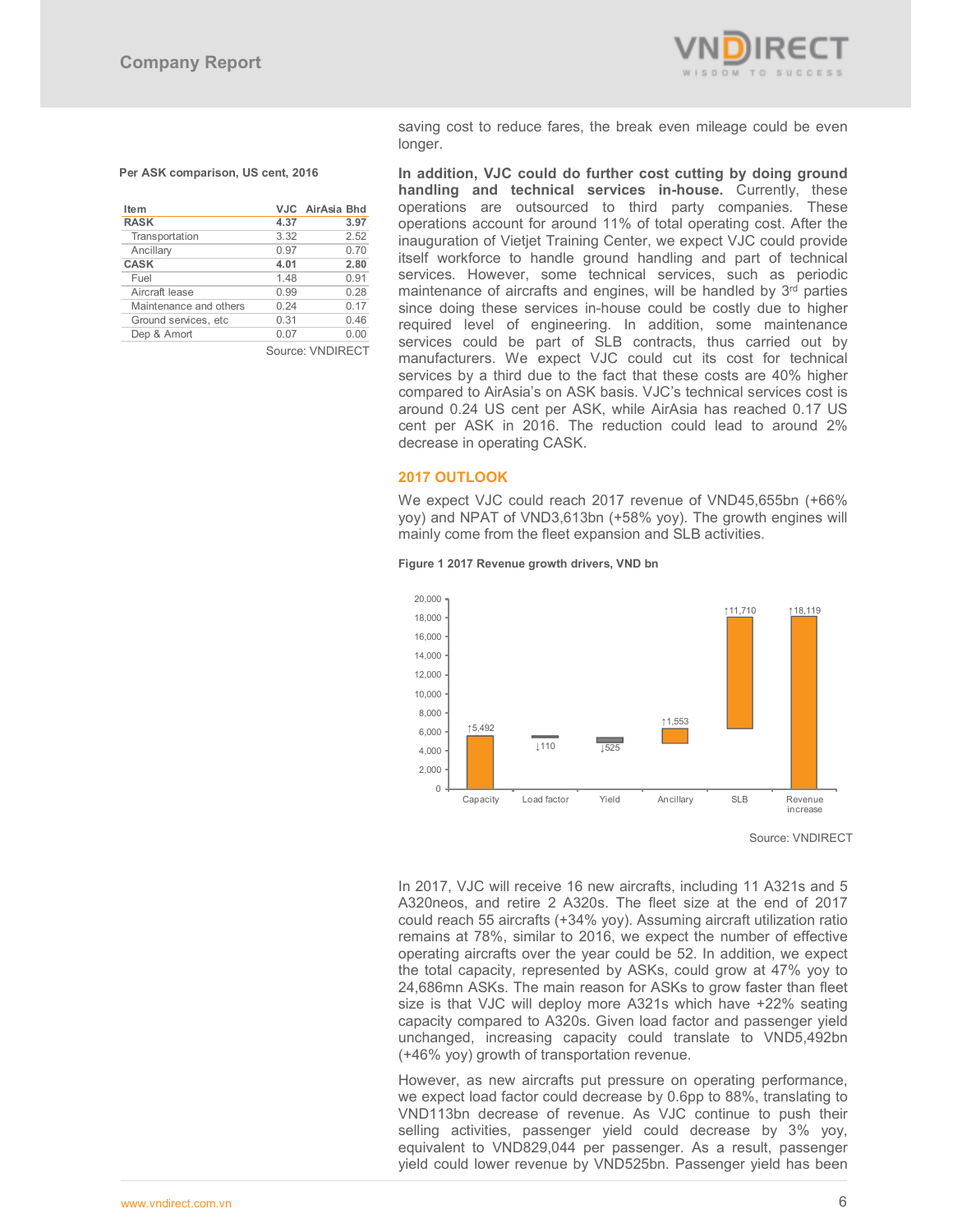

decreasing over the last 4 years at CAGR of 8.8%. In 2016, passenger yield decreased by 6% yoy. VJC has RASK of 4.4 USD cent (2016), 13% higher than AirAsia's. It is likely for VJC to continue to lower its RASK when it is possible.

Ancillary revenue per passenger may not increase as it currently accounts for around 22% of revenue excluding aircraft sales. The ratio is in the same level as regional LCCs'. We expect ancillary services could bring in an addition of VND1,553bn (+44% yoy).

In general, 2017 transportation revenue could reach VND16,868bn (+40% yoy).

Aircraft sales could contribute more than 64% of revenue growth, compared to 38% in 2016. We expect VJC will receive similar discount rates on new aircrafts compared to 2016. Higher aircrafts sales are mainly due to larger orders.

Moreover, we expect GP margin of transportation and ancillary revenue could reach 13.1%, an improvement of 1.1pp compared to 2016. The main reasons for the increase are: 1) The economies of scale coming from the deployment of larger aircrafts (A321); 2) The deployment of 5 A321neos which could save 1.4% of total fuel consumption, according to our calculation. As a result, fuel cost per ASK could be reduce to 1.38 US cent (-6.7% yoy). However, the fuel consumption per kilometer per aircraft could increases by 1.8% as A321 could burn 15% more fuel compared to A320. We expect GP margin or aircraft sales remain unchanged at 11.4%. As a result, GP of VJC could stay at 11.9%, 0.8pp lower than 2016 level, as aircraft sales accounts for a larger proportion in 2017 revenue.

# **RISK**

#### **Fuel prices rebound could hurt GP margin**

Fuel cost is the largest component of VJC's operating cost as it accounts for 38% of CASK. As VJC has not implemented any fuel hedge, a surge in jet fuel price will make VJC to make a decision between: 1) Maintain fares and suffer from squeezing GP margin; 2) Pass on all increasing fuel cost to customers.

We believe VJC has the ability to pass on part of increasing fuel cost to buyers and maintain GP margin within a specific range. Fuel price rebound is an industry-wide event that could force all carriers to adjust their fares upwards. Over the last 4 years, VJC has lowered its fares as fuel price decreased.



#### **Fuel price vs. RASK excluding aircraft sales**

Source: Bloomberg, VNDIRECT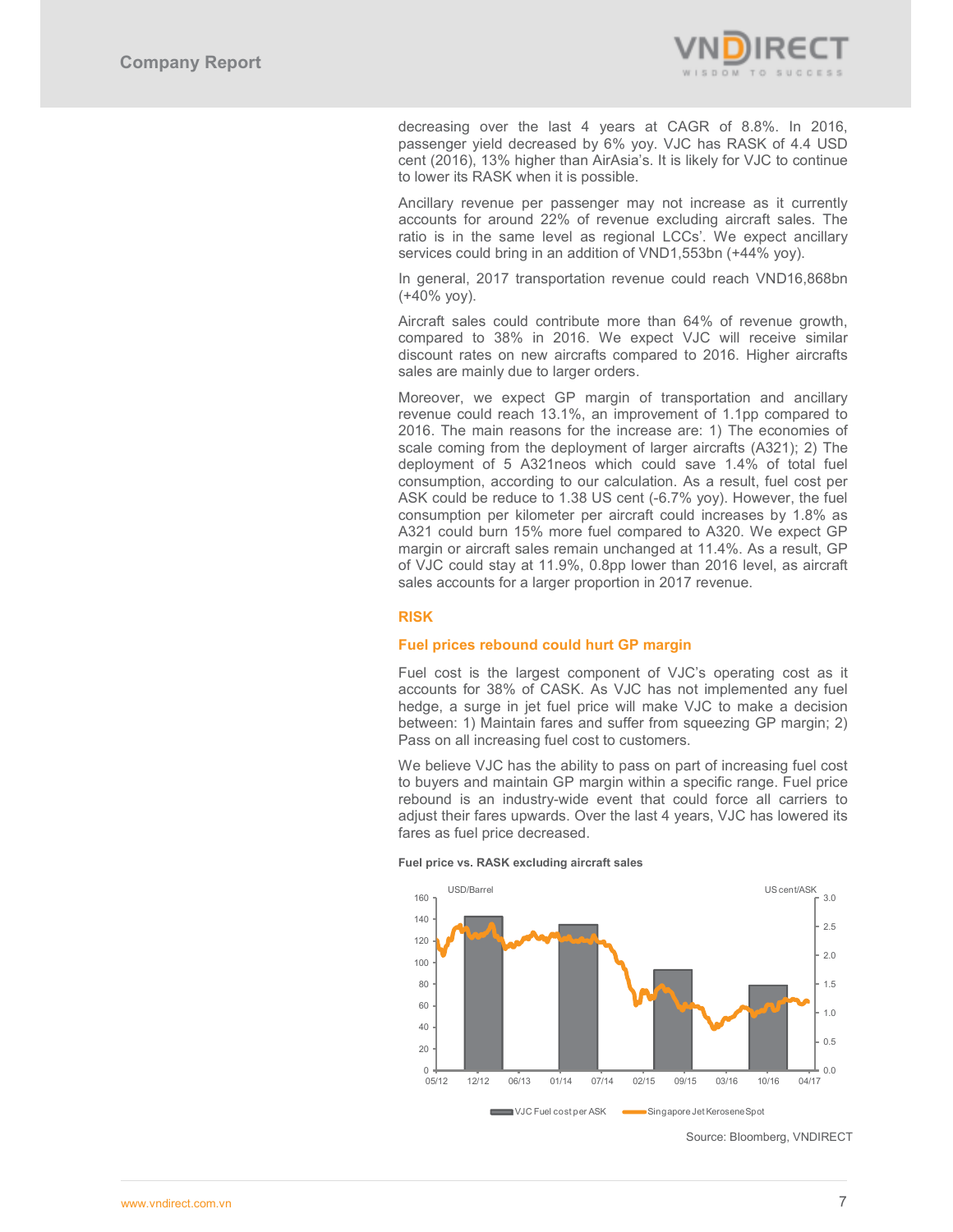

In the worst case scenario, if jet kerosene price recover to the level similar to 2013's, fuel cost per ASK could increase to 2.7 US cent, an increase of 1.2 US cent compared to 2016's. This will cause an operating loss of 0.8 US cent per ASK if VJC does not increase its fares. VJC could mitigate this loss by: 1) Enter fuel hedge contracts: The company has established procedures to hedge up to 50% of fuel costs in case of fuel price surge by entering 1-year forward contracts; 2) Increase fares gradually and apply a better pricing strategy that balance out passengers who plan their flights in advance and passengers who want to fly right away. We believe VJC has applied this dynamic pricing strategy for years so the company could successfully launch sales campaigns such as "VND0 Flights" and "VND5,000 Flights".

However, a scenario of fuel price rebound is still quite far from reality as some oil producers continue to expand production. According to OPEC, 2017 oil supply will increase due to slightly rising oil price and improving productivity in US and Canada. The low oil price environment will be maintained for years. However, the situation could facilitate the expansion of airlines which will strengthen competition. HVN has plans to increase its fleet size to 120 aircrafts (+36%) by 2020, from the current level of 86 aircrafts. Jetstar Pacific Airway (JPA) wants to add another 30 A320 by 2020, from the current level of 14 A320.

### **FX rate risk related to lease obligations**

FX rate risk is the biggest threat to shareholders' value. Due to SLB activities, VJC bears a huge burden of dollar-denominated operating lease obligations. At the end of July 2016, off-balance sheet operating lease obligations account for VND20,892bn, similar to the total asset of VJC at the end of 2016. These obligations are monthly paid in USD. Any deterioration of VND against USD rate will make VJC subjected to losses that are not fully reported in the income statement. Based on the amount of operating lease obligations, if VND deteriorates by 2% against USD, VJC will have to pay another VND428bn to lessors in the future, equivalent to 21% of 2016 NPAT. According to our Macroeconomics team, the VND depreciation could be around 1% in 2017, increasing operating leases obligations by at least VND214bn. The Vietnam government is doing their best to keep the FX rate within range. However, we cannot assure that their efforts always bring in desired results. As VJC expands its fleet, the risk related to operating lease obligation will be even more severe.

Moreover, these off-balance sheet obligations greatly distort solvency and liquidity ratios. Non-adjusted debt-to-equity ratio for 2016 is around 1.5x while the adjusted version is 14.3x tenfold higher. For interest coverage ratio, the adjusted ratio remains at 1.6x while the non-adjusted ratio stays at an elevated level of 14.2x. Although the company appears to have everything under control, these adjusted ratios reflect a finance health which is not as beautiful as presented in financial statements.





Source: VNDIRECT, VJC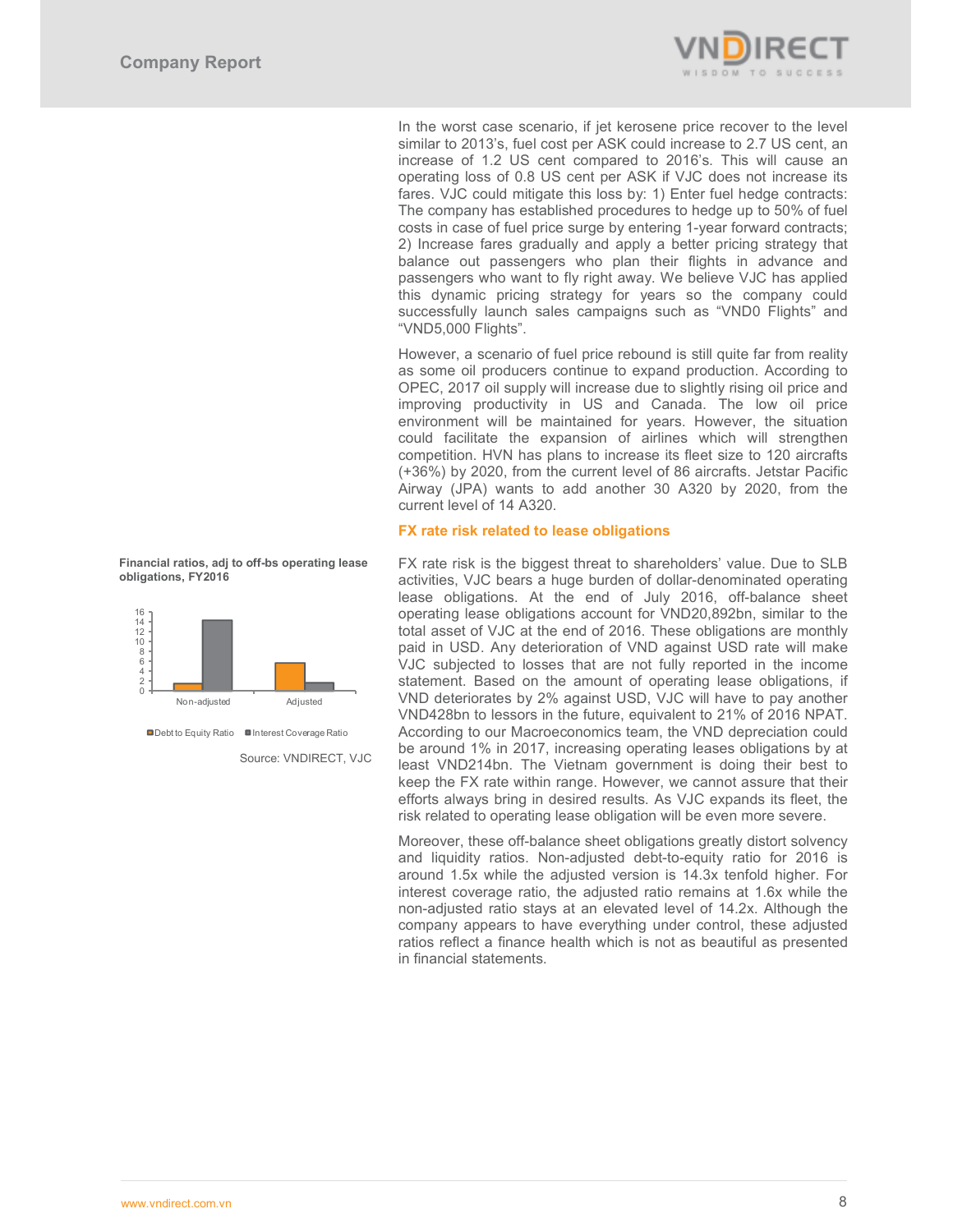

# **Diverging from homogeneous fleet could increase maintenance expenses**

VJC has signed contracts to buy 100 Boeing 737 Max 200 which will be delivered between 2019 and 2023. Thus, by operating 2 different families of aircraft, the company may have to incur higher maintenance expenses compare to having only 1 family of aircraft. For the same reason, most LCCs prefer to use only one family of aircraft. For example, AirAsia (Malaysia) and Spirit Airlines (US) have all their fleets as Airbus, while RyanAir (Ireland) uses only Boeing. At the moment, we are not capable to assess the increase of maintenance expenses. We believe VJC could somehow mitigate the problem by training their staff to do part of maintenance services inhouse.

### **Increasing competition from both domestic and foreign airlines**

We expect VJC will face growing competition in the next few years from both Vietnamese carriers and international airlines. Benefit from low fuel price, a lot of carriers are planning to increase their fleet size. In domestic market, the main competitors are HVN and JPA. In international market, the largest competitors are Southeast Asia companies such as AirAsia and Lion Air. Full service airlines (FSA) and LCC are not two distinct, separated market segments. Excessive expansion of FSAs could put pressure on fares and attract clients from LCCs. We believe clients are likely to be in favor of FSAs due to extra services compared to LCCs. Clients will choose FSAs if the fares appear to be reasonable. As a result, VJC may not be able to maintain a load factor as high as 88% in years to come.

Reacting to VJC's robust expansion, other Vietnamese carriers inaugurate their counter measures. HVN is on the way to rejuvenate its fleet by entering contract to upscale it fleet to 120 aircrafts (+36%) by 2020. The company will focus more to high-end client segment by increasing the number of wide-body aircrafts to 26 (+53%) including up-to-date models such as A350 and 787 Dreamliner. In 2017, HVN will purchase 4 aircrafts using SLB transactions, including 1 B787-9 delivered in May 2017 and 3 A350 delivered in Jun, Sep and Dec 2017. These aircrafts will be deployed to international routes such as HCMC – London. The company has launched a new marketing campaign in 2015 including 1) redesigning the brand recognition system; 2) upgrade in-flight service quality to 4 stars. JPA is planning to upscale its fleet by 30 new aircrafts of A320 family by 2020. 10 will be delivered in 2017. Moreover, HVN and JPA have launched their "dual brands" marketing campaign in 2015: Members of HVN's Lotusmiles program, when buying flexible ticket Starter Plus or optimal ticket Starter Max from JPA, will receive bonus points. This will encourage clients to flexibly change between HVN and JPA. A customer could use JPA for short-haul flights and uses the bonus point received on VNA's 4-stars flights.

AirAsia, the Malaysian budget airline, plans to enter Vietnam through joint venture with Vietnam's Gumin Ltd and Hai Au Aviation JSC. Both parties will pour in around USD44mn in which AirAsia accounts for 30%. The JV will launch its first fly in early 2018. AirAsia has its associates in Indonesia, Thailand, Philippine, and Japan. The group has a book order of 100 A321neo (+56%) delivered in the next several years.

Lion Air, the Indonesian airline, is expanding quickly over the last few years. The company has take delivery of 57 aircrafts in 2015 and 36 aircrafts in 2016. Most of these expansion is coming from it full service airlines Indonesia's Batik Air and Malaysia's Malindo Air. At the end of 2016, Lion Air operates 272 aircrafts, almost twice the number of AirAsia. The group still have a batch of 201 737 Max,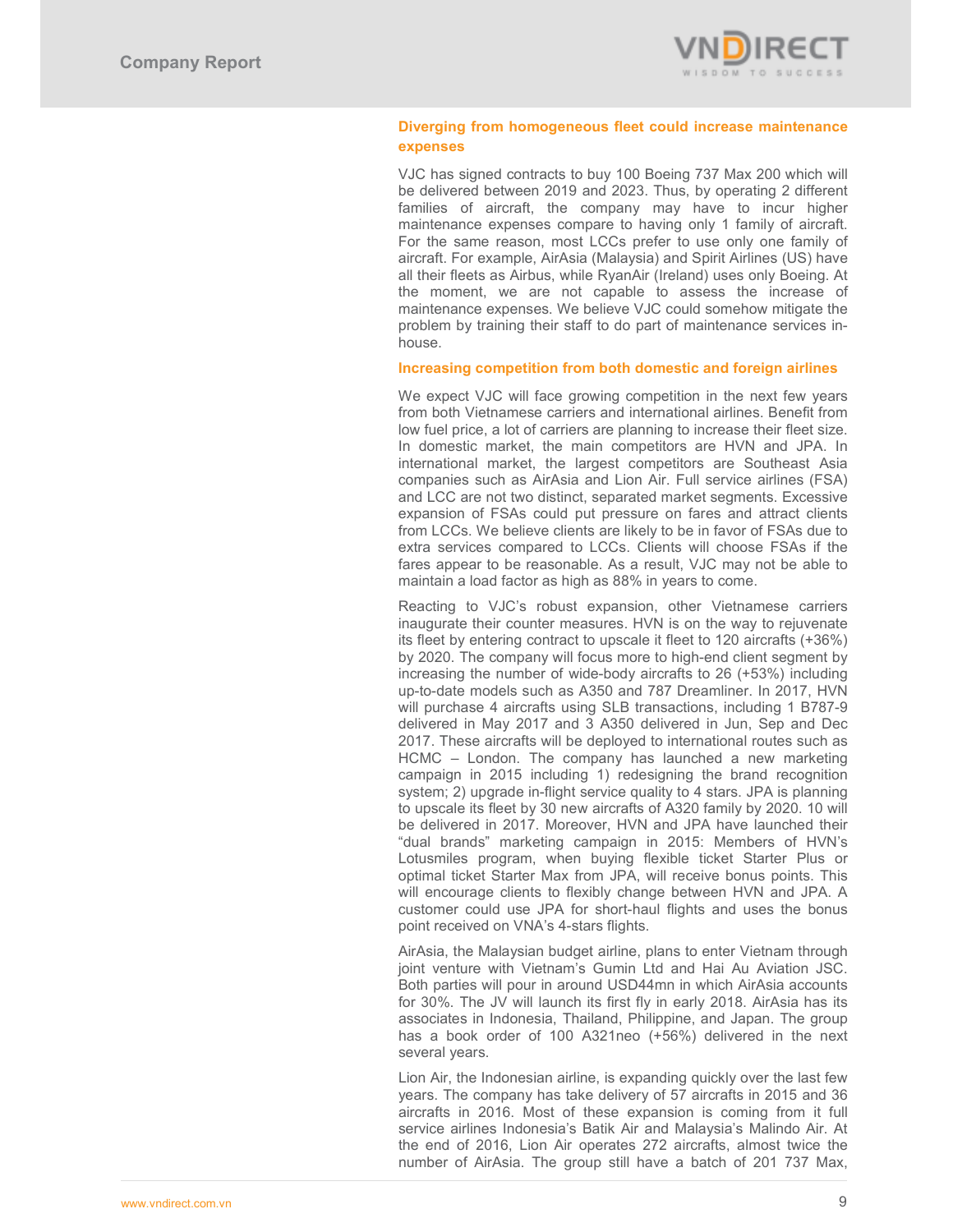

**Historical PE** 



Source: Bloomberg

delivered since 2017. However, the group is considering canceling part of the batch for fear of oversupply.

# **VALUATION**

VJC's share price has gone up significantly from the reported IPO price of around VND84,400. The stock reached the highest point since listing date of VND137,400 and fluctuated within the range of VND125,000 - VND135,000 since then. The current price will be adjusted downward as VJC will issue new shares to current shareholders at a ratio of 10:4. Considering the current share outstanding of 322,388,060, the number of new shares will be 128,955,224. Moreover, investors who bought from selling shareholders are not subjected to 1-year lock-in period as required by regulators. Therefore, they could realize their gains any moment. These two factors may help to improve the free float ratio and liquidity of the stock, thus bringing the stock price closer to its intrinsic value.

We use adjusted EV/EBITDAR valuation as the primary valuation methodology to compare VJC with regional LCCs. We prefer the method as it strips out differences in aircraft ownership structures, depreciation, and tax policies. Moreover, we also make adjustments to remove differences related to off-balance sheet obligations, operating lease expenses and non-operating gains such as aircraft sales.

#### **Valuation**

| Companies    | Mkt cap, USD mn | Adi EV/EBITDAR 12M | <b>P/B 12M</b>  | 1-yr R growth | ROE % | Fleet size     | Passengers 2016, mn |
|--------------|-----------------|--------------------|-----------------|---------------|-------|----------------|---------------------|
| VietietAir   | 1.897           | 13.2               | 8.5             | 38.7          | 68.7  | 4 <sup>1</sup> | 14.1                |
| AirAsia Bhd  | 2.315           | 5.1                |                 | 9.9           | 36.8  | 80             | 56.6                |
| Cebu Pacific | 1.283           | 4.4                | $\overline{.9}$ | 9.6           | 33.4  | 59             | 14.1                |
| Indigo       | 6.263           |                    | 21.4            | 15.2          | 176.0 | 133            | 41.0                |
| Spicejet Ltd | .090            | 5.3                | na              | $-2.95$       | na    | 49             | 15.4                |

Source: VNDIRECT

Compared to regional LCCs, VJC has a quite high valuation at 12M adj EV/EBITDAR of 13.2x. After incorporating the growth of 2017 EBITDAR, VJC is traded at a much more reasonable multiple of 9.1x. We believe these companies are appropriate peers due to several reasons: 1) They operating in South and Southeast Asian countries whose clients could have similar travel behavior compared to Vietnam's; 2) They have similar fleet size; 3) They are leading LCCs in terms of cost cutting.

We initiate coverage on VJC with a Hold rating and target price of VND121,500, based on 2017 adj. EV/EBITDAR of 8.1x. This valuation puts VJC at the upper limit of the 4x-7x range of adj. EV/EBITDAR. We expect VJC deserves some premium compared to peer LCCs due to the following reasons: 1) Higher ROE of 69% while AirAsia Malaysia's & Cebu Pacific's are in a ballpark of 30%; 2) Higher revenue growth rate in the next few years. The target price implies a downside of 6.5% which could be a reasonable correction for the rally since the IPO.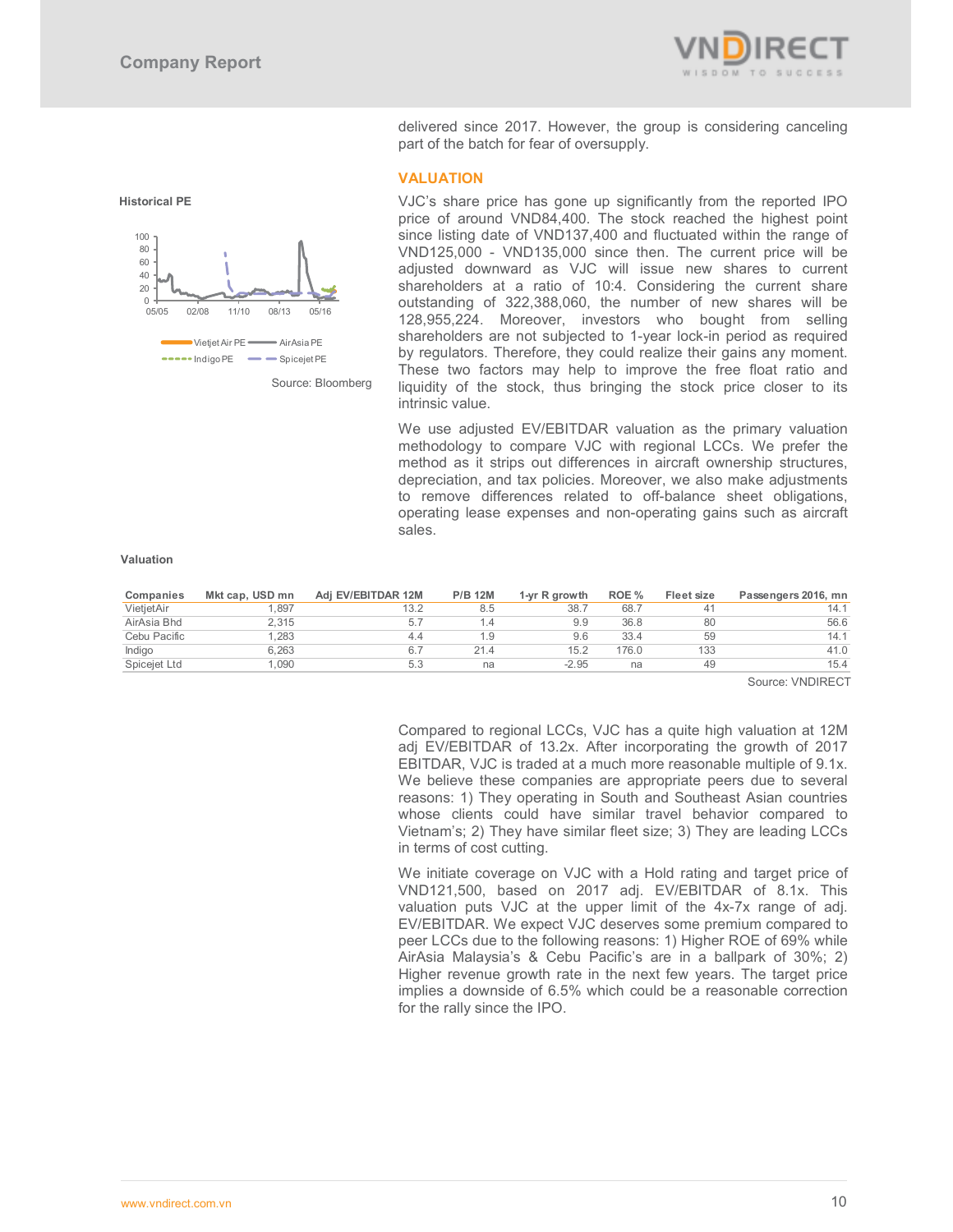

# **COMPANY PROFILE**

# **Company description**

Vietjet Air JSC (HOSE: VJC) is the fastest growing LCC in Vietnam. VJC has launched its first domestic flight in 2011, connecting Hanoi and Ho Chi Minh City (HCMC). At the moment, the company operated only 3 Airbus A320ceo which were leased from the finance company ALAFCO. In 2013, VJC launched its first international route HCMC – Bangkok. Since then, the company has upscaled its fleet to 41 aircrafts and maintained a network of 36 domestics routes and 23 international routes. Over the last 4 years, revenue and earnings skyrocketed as VJC successfully taps into the massive, unexploited LCC market segment which mostly consists of the growing middleincome population. Revenue CAGR reaches 94% (VND27,532bn) and NPAT CAGR reaches 324% (VND2,292bn). At the end of 2016, the company accounts for 43% domestic market share in term of passengers carried. VJC intends to gradually increase and rejuvenate its fleet with more than 180 new aircrafts on order from both Airbus and Boeing.

# **Management**

VJC's management team consists of individuals who have 10+ years of experience in the aviation industry. Some managers have worked as technical and finance managers for peer companies such as Vietnam Airline (HVN) and AirAsia X.

#### **VJC Management Summary**

| Name                                           | Designation                  | Profile                                                                                                                                                                                                                                                                                                                                                                                                                                                                                                                                                                                                   |
|------------------------------------------------|------------------------------|-----------------------------------------------------------------------------------------------------------------------------------------------------------------------------------------------------------------------------------------------------------------------------------------------------------------------------------------------------------------------------------------------------------------------------------------------------------------------------------------------------------------------------------------------------------------------------------------------------------|
| Nguyen Thi Phuong Thao Chief Executive Officer |                              | She is the Co-founder of VJC and Sovico Holdings (4.9% ownership in VJC). Mrs Thao and her<br>husband, Mr Nguyen Thanh Hung, hold 82% ownership of Sovico Holdings. Previously, she was a<br>BoD member of HDBank (2003). Education and certificates: PhD in Economic Cybernetics<br>(Mendeleeve Institute), Bachelor's degreein Credit-Finance (Moscow Commerce Institute), and<br>Bachelor's degree in Labour Economic Management (Moscow National Economics College).                                                                                                                                  |
| Nguyen Duc Tam                                 | Deputy CEO                   | He was vice President, Vietnam Airlines for 11 years Head of the Information Technology<br>department, CAAV (1993 - 1996), Deputy Head of the Technical Materials department, CAAV (1988<br>- 1989) and in charge of technical services in Vietnam Air Force (1968 - 1975).                                                                                                                                                                                                                                                                                                                               |
| Dinh Viet Phuong                               | Vice President               | In charge of Business development of VJC since 2012. Previously, he was Deputy General Director<br>of Sovico Holdings, Deputy General Director and BoD member of Vietnam Motors Industry<br>Corporation, BoD member of Petechim JSC. He got MBA degree, CFVG and PhD in transportation,<br>Moscow State Academy of Water Transport.                                                                                                                                                                                                                                                                       |
| Nguyen Thuy Binh                               | Vice President               | In charge of commercial, service, sales and marketing activities. Moreover, she has 15 years of<br>experience in the communication industry. She was Chief Commercial Officer of Jetstar Pacific<br>(2008) and Vice Presidend of Strategic Development (2012). Education and certificates: Bachelor's<br>degree in Russian and English interpretation (Hanoi Foreign Language Institute), Bachelor's degree<br>in Electronics and Telecommunicatinos Engineering (Hanoi Polytechnical University), MBA,<br>Belgium Cooperation Programme, National Economic University and Universite Libre de Bruxelles. |
| To Viet Thang                                  | Vice President               | In charge of Safety Security Quality and Assurance Department. He was the project leader of IOSA<br>certification process. He worked for Vietnam Airlines as Deputy Director of SSQA department (2008)<br>- 2014). Education and certificates: Engineering diploma in Aircraft Technic, Czech Technical<br>University, Certificates of IATA, Lufthansa, AQS                                                                                                                                                                                                                                               |
| Nguyen Duc Thinh                               | Vice President               | Director of the engineering division. He was Deputy Director of the technical department, Vietnam<br>Airlines (1993 - 2004). Education and certificates: Master degree in Civil Aviation Engineering<br>Certificates of IATA.                                                                                                                                                                                                                                                                                                                                                                             |
| Tran Hoai Nam                                  | Vice President               | In charge of the finance department. He has vast experience in the finance and banking sector as<br>the Deputy CEO of HD Bank. He has worked in various management positions in Citibank, Vietnam<br>International Bank. Education and certificates: Bachelor degree in Hanoi University of Science and<br>Technology, Master degree in Asian Institute of Technology.                                                                                                                                                                                                                                    |
| Yvonne Abdullah                                | <b>Chief Finance Officer</b> | She has 22 years of experience in finance and banking sector. Previously, she was CFO at Jet Asia<br>Airways and CFO at AirAsia X She was responsible for the IPO process of AirAsia X in the Kuala<br>Lumpur Stock Exchange. Other positions: Managing Director and CFO of Redtone (2003 - 2008).                                                                                                                                                                                                                                                                                                        |

Source: VJC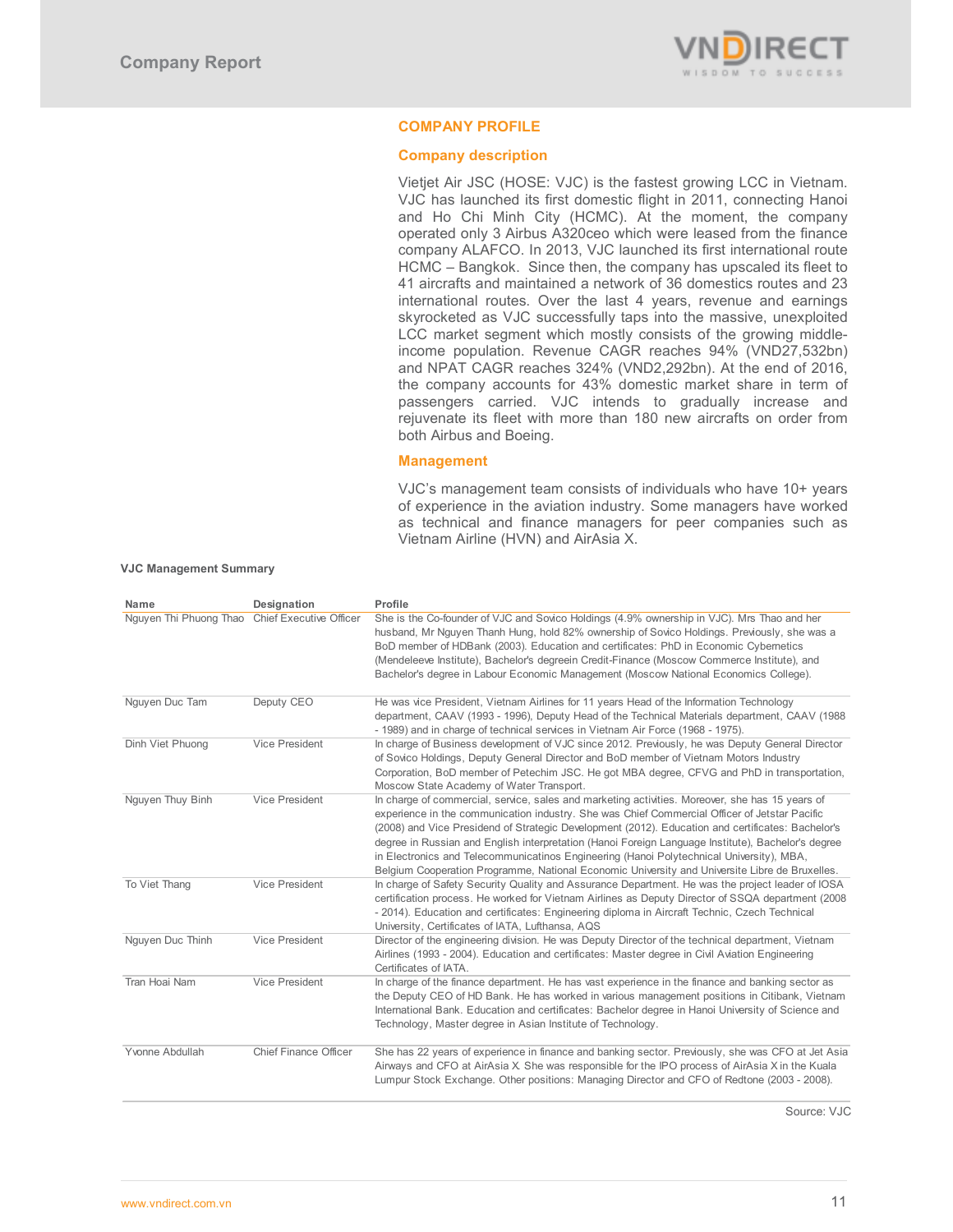

Out of 8 members, three have worked for Vietnam Airlines, the main competitor of VJC, and one has held key positions in AirAsia X's BoD, a sister company of AirAsia, the second largest LCC Southeast Asia. We believe these members play crucial roles for VJC to obtain high operating performance while keeping operating costs as low as possible.

# **Ownership structure**

VJC's ownership structure is quite condensed as 39% number of shares outstanding belong to Mrs. Nguyen Thi Phuong Thao and management team members. Mrs. Thao is the largest shareholder with total 37.3% ownership in which 28.6% is held through Sunny Investment Corp Ltd, a wholly-owned company of Mrs. Thao, and 4.6% is held through Sovico Holdings. Mrs. Thao maintains her substantial voting power as Sunny Investment Corp Ltd has bought 22.4mn newly-issued VJC shares right after the IPO. Institutional and foreign investors hold about 24.4% ownership. It should be noted that investors participating in the IPO in early 2017 are not subject to the 1-year lock-in period as required by regulators. Instead of getting newly-issued shares, these investors received outstanding shares from selling shareholders. We expect these investors to sell their shares in the near future as VJC has up by 50% since the IPO. The selling could improve the stock's liquidity which is quite low (513,395 shares per day on average over 35 trading days since the listing date 28 February 2017).

**VJC Ownership structure** 



■Sunny Invt Corp ■ Nguyen Thi Phuong Thao ■ Other insiders ■ GIC ■ Others

Source: VNDIRECT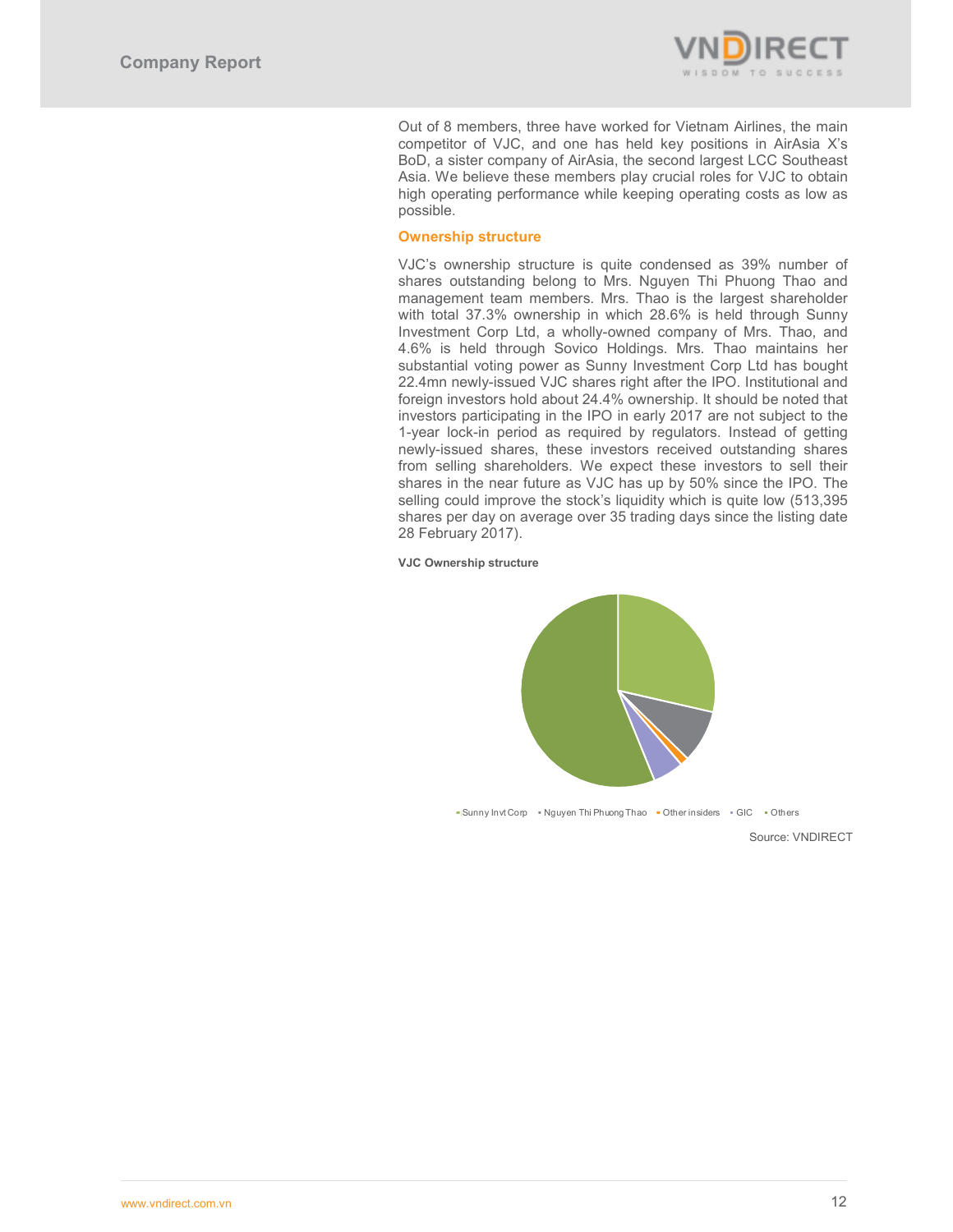



| <b>VJC Fleet size</b> |  |
|-----------------------|--|
|                       |  |

| Model | 2015 | 2013 | 2014 | 2015 | 2016        |
|-------|------|------|------|------|-------------|
| A320  | 5    | 10   | 19   | 30   | 30          |
| A321  |      |      |      |      |             |
|       |      |      |      |      | Source: VJC |

# **BUSINESS ANALYSIS**

# **The fastest growing Vietnamese LCC...**

Over the last 3 years, VJC has been growing at staggering rate of 94% on average. The growth mainly comes from 3 sources: 1) Transportation services; 2) Ancillary services; and 3) Aircraft sales.

**Transportation services**, the core operation of VJC, consist of scheduled flights and charter flights.

For scheduled flights, the company offers point-to-point services which carry passengers directly to their destination, rather going through central hubs. This strategy, used mostly by LCCs, helps to reduce travel time and fuel consumed per passenger. Currently, VJC has a network of 37 domestic routes and 26 international routes. Domestic routes are the main source of the revenue as they account for 91% of scheduled flight revenue and 70% of transportation revenue. The busiest routes connecting Hanoi – HCMC – Danang – Nha Trang make up around 40% of transportation revenue

Charter flight services involve operating an aircraft on specific routes which are not included in the company's scheduled network. Charter flights are tailored to meet specific needs, especially coming from tour companies. Over the last 2 years, revenue from charter flights grew rapidly at 153% annually on average. The service accounts for 22% of transportation revenue. The rapid growth is mainly associated to rising demand of Chinese tourists. Apart being another source of cash, charter flights help the company to: 1) Maximize aircraft utilization; 2) Discover potential scheduled routes.

**Ancillary services**, the byproduct of transportation services, strictly follow the growth of transportation services. Ancillary services include pre-flight seat selection, excess baggage, in-flight sales and cargo transportation. Pre-flight seat selection and excess baggage are the most important part of ancillary revenue as they claim up to 82% of the sum.

**Aircraft sales,** contributing around 43% total revenue, should be considered non-core operation as the revenue is generated only when VJC purchases new aircrafts through SLB transactions. SLB activities involve VJC, the manufacturer Airbus, and a finance company playing the role of buyer and lessor. Once a contract is signed, Airbus delivers VJC the aircraft which is customized to meet VJC's needs. The lessor will pay Airbus the agreed upon price which is usually lower compared to the market value of the aircraft. The difference between the market price and the discounted price is the gain that VJC receives from the lessor. SLB transactions are a common practice among LCCs as they help to alleviate finance burden created by huge upfront payments. For such contracts, VJC will pay a fixed amount every month until the lease term expires or the company decides to retire the plane and deliver it back to the lessor. The lessor will lease out or sell it to another carrier who is satisfied with second-hand aircrafts. Although VJC does not real purchasing costs, we expect the number could range from 50% to more than 55% of prices reported by Airbus. However, we believe gains from SLB activities are not free meals due to 2 reasons: 1) The gain usually come with other after-sales terms which could require VJC to use maintenance services of Airbus, or have their pilot trained by Airbus staff, or other terms that we have not come up with as most of these contracts are not disclosed; 2) Lease rates rise as SLB gains widen.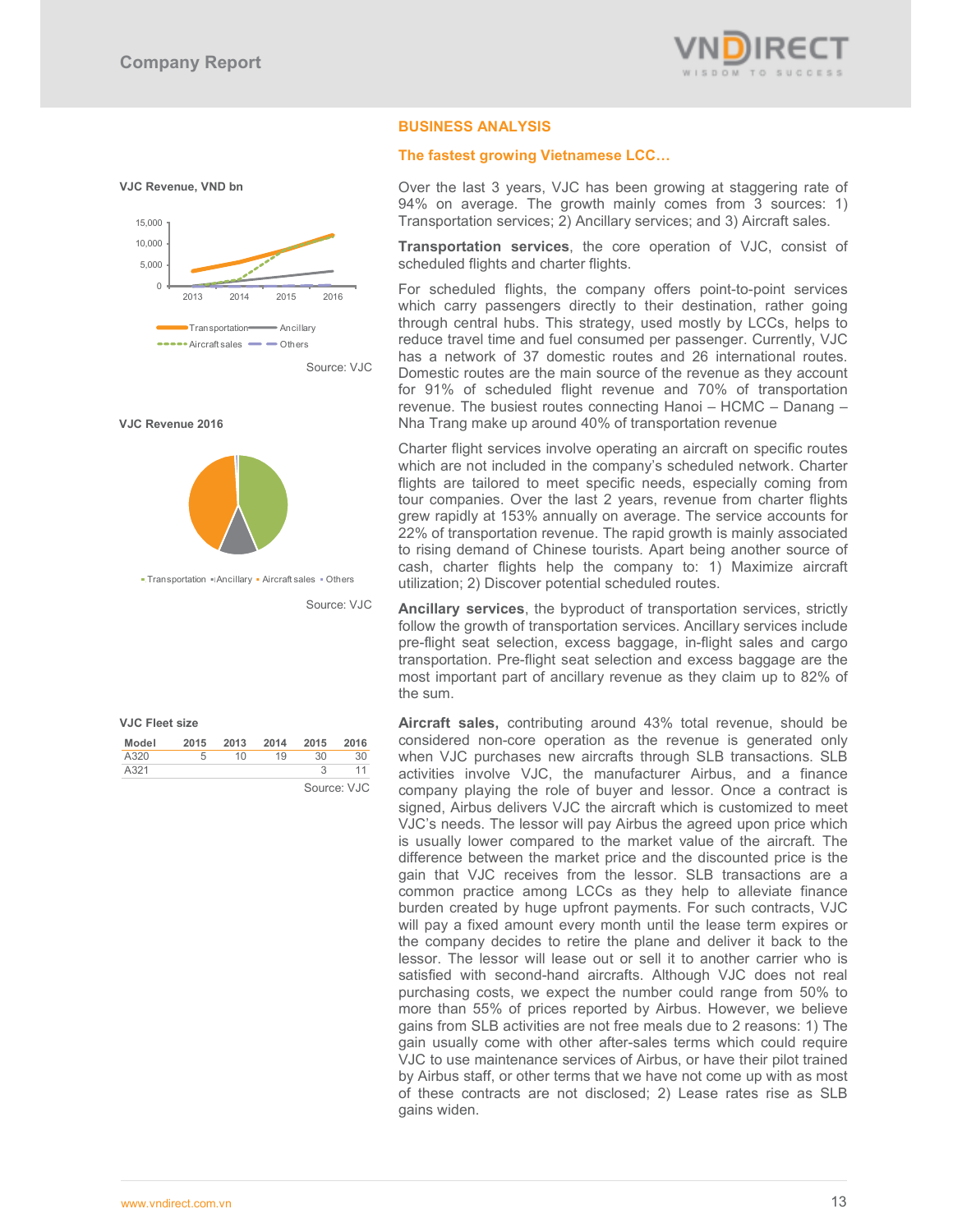

#### **Vietnam fleet, 2016**

| <b>Current fleet</b>                 | <b>VJC</b> | <b>HVN</b> | <b>JPA</b> |  |  |  |
|--------------------------------------|------------|------------|------------|--|--|--|
| A320                                 | 30         |            | 14         |  |  |  |
| A321                                 | 11         | 57         |            |  |  |  |
| A330                                 |            |            |            |  |  |  |
| A350 XWB                             |            | 7          |            |  |  |  |
| 777                                  |            | 4          |            |  |  |  |
| 787 Dreamliner                       |            | 10         |            |  |  |  |
| Total                                | 41         | 85         | 14         |  |  |  |
| Average age                          | 3.3        | 5.9        | 6.9        |  |  |  |
| Source: planespotters.net, companies |            |            |            |  |  |  |

**VJC has the youngest fleet of 3.3 years among Vietnam carriers.** It is very important for VJC because a younger fleet will has less down time for maintenance and burns less fuel which accounts as high as 50% of in-flight expenses. As a result, VJC is more flexible in deciding business tactics and could maximise its fleet's utilization. Therefore, the company will not likely to lose any revenue generating opportunity and will reduce unit fixed costs. However, not all advantage will last for decades. We expect HVN and JPA will rejuvenate their aircrafts in the next several years to catch up with VJC's fleet.

# ... to become the largest carrier in the domestic market

At the end of Jun 2016**,** VJC claims 43.1% domestic market share in term of passengers carried. Since establishment, VJC has rapidly taken over market share of other carriers including HVN and JPA as the company has grown faster than the industry. Over the last 3 years, the domestic market has been growing at CAGR of 30% while VJC reached a overwhelming rate of 65%. One of the most important growth engine is the unexploited MAC population. According to VJC, around one third of its clients in 2016 was first-time flyers. The proportion of first-time flyers could increase as VJC expands its business and reduces fares.

**Domestic market, mn passengers Domestic market, market share** 





Source: VNDIRECT, VJC Source: VNDIRECT, VJC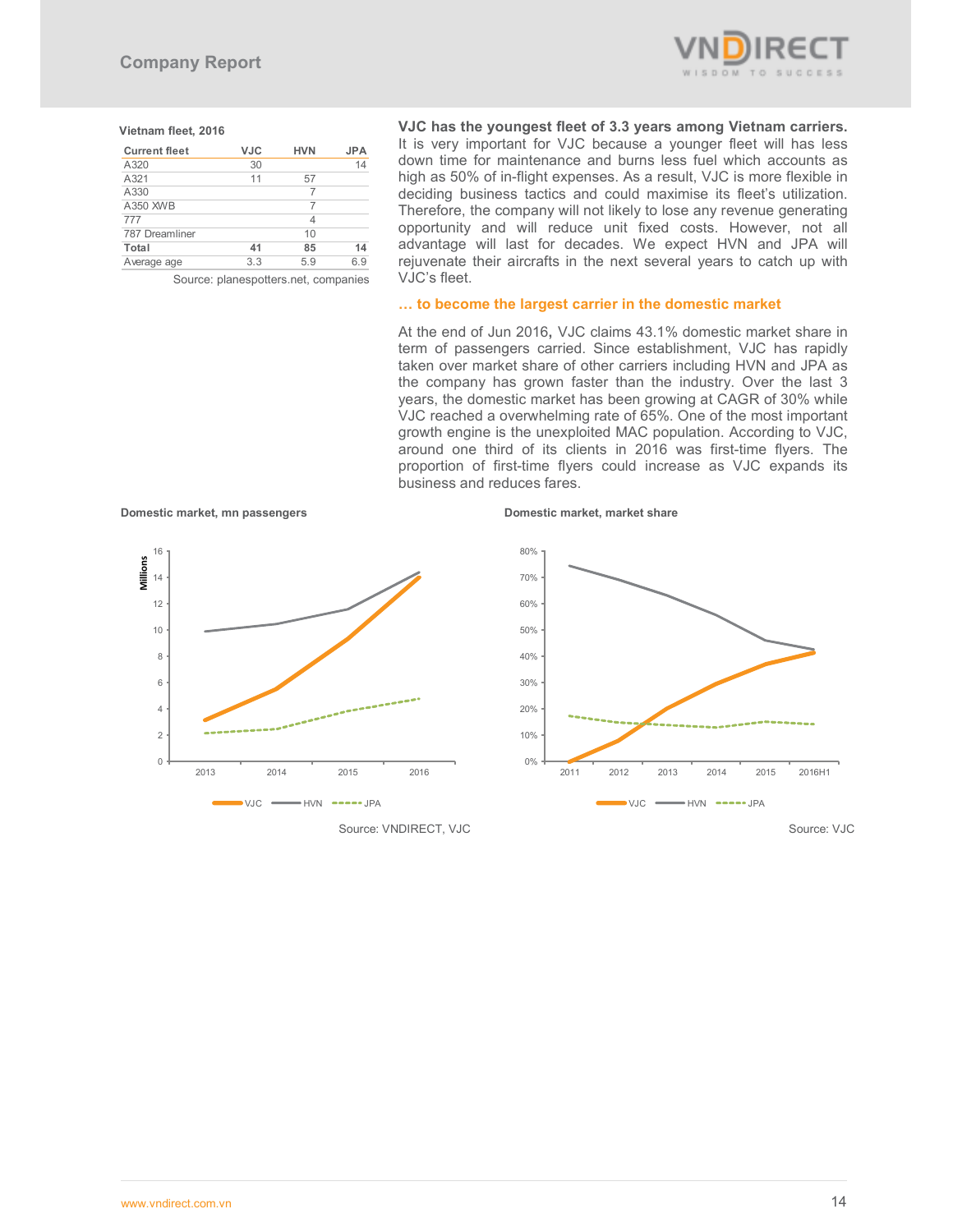

#### **Block hours/Aircraft per day, 2016**



Source: VJC

#### **Ex-fuel CASK, 2016**



Source: VJC

#### **One of the most efficient LCCs in the world**

VJC is one of the most efficient LCCs in the world in terms of fleet utilization (block hours/aircraft per day) and cost optimization (ex-fuel CASK). In term of utilization, VJC achieves 13.3 block hours/aircraft per day in 2016, 14% higher than the average level of peer companies of 11.7 block hours. VJC ranks above regional LCCs and some other European LCC such as WizzAir and RyanAir. In term of ex-fuel CASK, VJC ranks the third, right behind successful LCCs such as AirAsia and RyanAir.

### **Strong brand recognition rivaling domestic carriers**

Although being the secondly-established Vietnam LCC, VJC has gained an important first-mover advantage that should have been entitled to JPA: brand recognition. The advantage may help VJC to fend off possible new competitors in the next few years. According to a survey by Axis Research dated July 2015, VJC had 96% brand awareness in Vietnam. The survey was limited to 13 largest cities and had a sample size of 1,136 participants. We believe VJC has successfully built its brand image associating with affordability and reliability. Data from Google Trend further support our conclusion: VJC's popularity is gradually overtaking Vietnam Airlines', the largest domestic FSA.



 $\bullet$  VJC  $\rightarrow$  HVN  $\rightarrow$   $\rightarrow$  JPA



Source: Google Trend \*Orange provinces have higher queries for "Vietjet Air"

The data is based on search queries including 3 keywords: "Vietjet Air", "Vietnam Airlines", and "Jetstar Pacific". Rather showing the number of search queries per day, the data represent the relative popularity over last 5 years. The data was computed as follows:

- Raw data of each day  $=$  Number of search query of a keywords at that day from Vietnam/Total number of search query from Vietnam at a day which has the highest number of search query over the last 5 years.
- Raw data of each day is scaled from 0 to 100.

VJC's popularity 2017, Vietnam market VJC's popularity by geography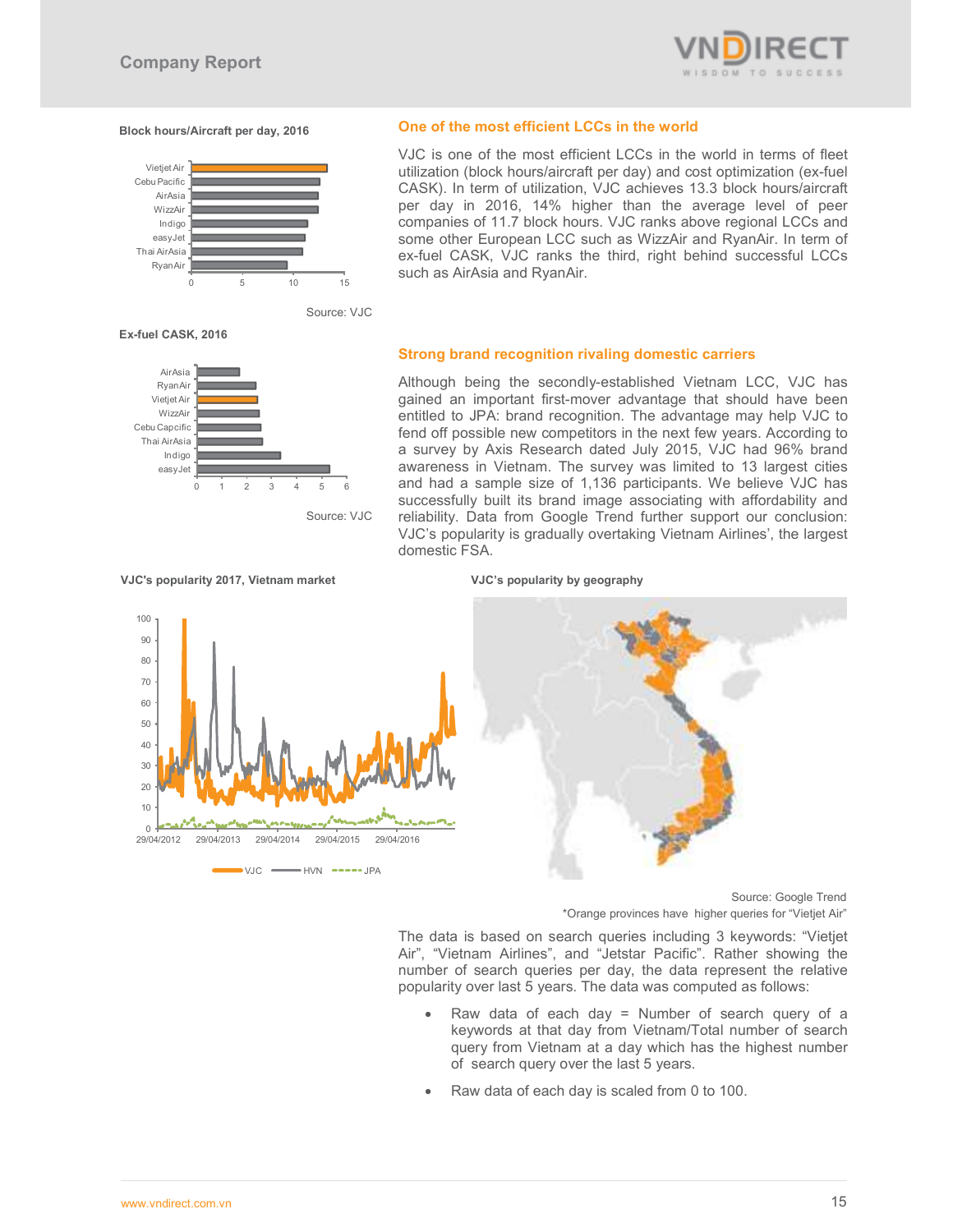

The data from Google further reveals some other interesting facts on the domestic airline industry and VJC:

- Season peak for the industry is from the mid-Jun to September and from November to January.
- "Vietjet Air" appears to be the most popular among the three keywords in provinces excluding large cities. That could imply VJC's strategy to focus on MAC population
- "Jetstar Pacific" seems to be the most unpopular.
- Users searching for "Jetstar Pacific" have higher tendency to search for an alternative keyword "vietjet". By contrast, Users searching for "Vietjet Air" have lower tendency to search for "jetstar".
- Users searching for "Vietnam Airlines" prefer to stay with their choices of FSA.

# **OPERATING ANALYSIS**

#### **Performance metrics**

Over the last 4 years, CASK has decreased continuously due to lower fuel prices. VJC has adjusted fares accordingly, leading to RASK decreased by 17% since the end of 2013. RASK decrease was mainly owning to transportation fares while ancillary revenue per ASK remained stable. Fuel cost per ASK has stumbled by 45% since 2013, reaching as low as 1.48 US cent. Aircraft lease expenses per ASK increased by 22% since 2014. Other operating costs per ASK appear to be relatively stable.

#### **2016 Growth engines**

VJC has a good financial year as the company has successfully deployed more than 9 new aircrafts while increasing the productivity of its fleet. 2016 revenue was VND27,532bn (+39% yoy) in which transportation services made up 58% of the growth and aircraft sales accounted for 40%. Transportation revenue growth came from 1) Increasing capacity by 52% (ASK 16,838mn), and 2) Improving load factor by 0.5pp. However, passenger yield continued to decrease as VJC launched more sales campaigns. Aircraft sales gains before tax were VND1,331bn, equivalent to a GP margin of 11.4%, an improve of 5.5pp compared to 2015.





Source: VNDIRECT, VJC

| US cent        | 2013 | 2014  | 2015 | 2016 |
|----------------|------|-------|------|------|
| <b>RASK</b>    | 5.28 | 5.37  | 4.66 | 4.37 |
| Transportation | 4.96 | 4 4 4 | 3.59 | 3.32 |
| Ancillary      | 0.30 | 0.94  | 1.04 | 0.97 |
| <b>CASK</b>    | 5.20 | 5.03  | 4.26 | 4.01 |
| Fuel           | 2.67 | 2.53  | 1.74 | 1.48 |
| Aircraft lease | 0.00 | 0.81  | 0.85 | 0.99 |
| Crew           | 0 OO | 0.35  | 0.36 | 0.37 |

Crew 0.00 0.35 0.36 0.37 Maintenance 0.00 0.21 0.24 0.24<br>Support 0.00 0.33 0.32 0.31

**Performance metrics** 

Support

Core EBIT ASK 0.07 0.34 0.40 0.36

Source: VNDIRECT, VJC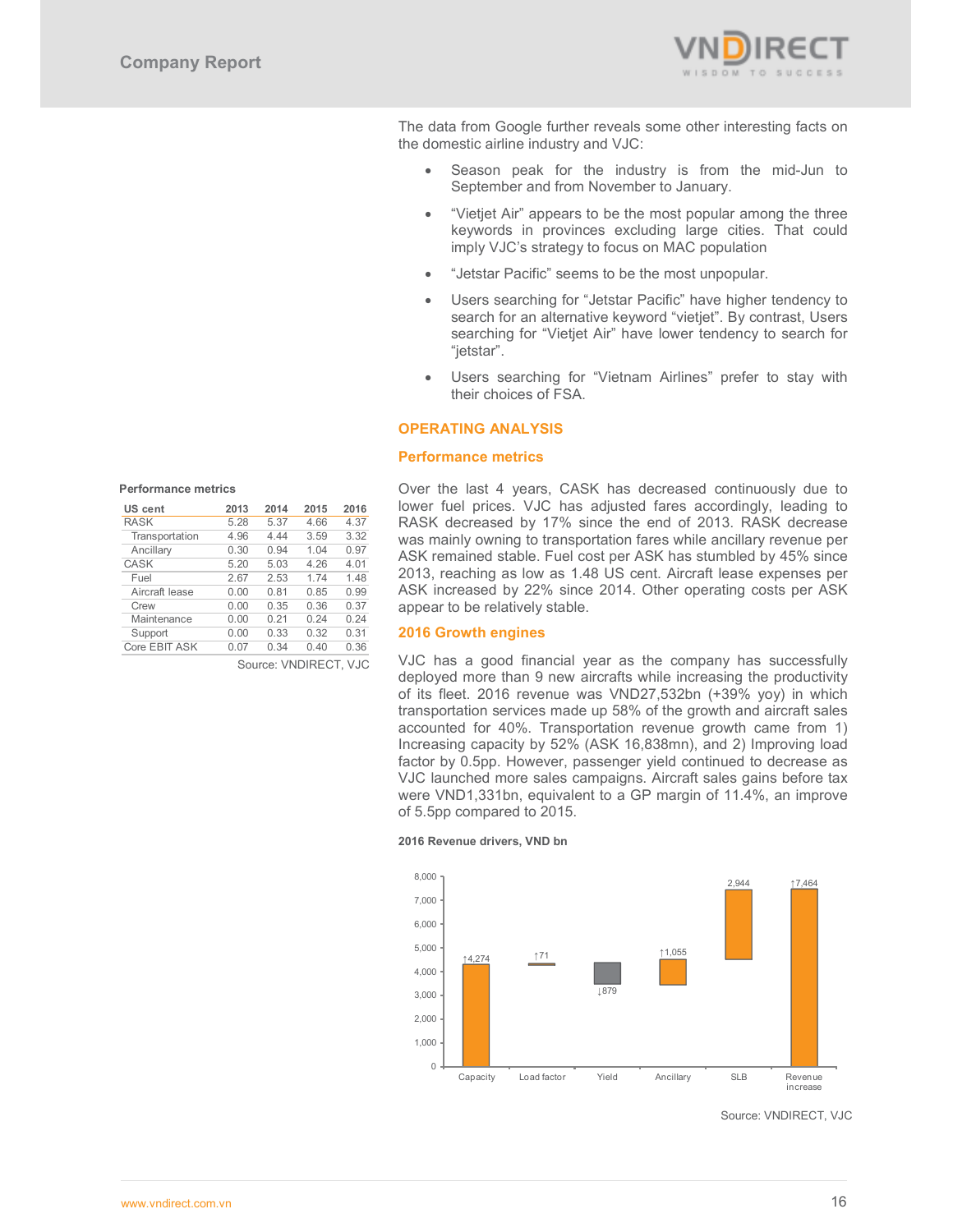

NPAT achieved VND2,292bn (+96% yoy). After removing gains from aircraft sales, core NPAT was VND961bn (+47% yoy). Selling expenses are the most important component of core EBT, making up 52% 2016 core EBT. During 2016, VJC spent more on marketing and advertising, leading to 55% increase of selling expenses, equivalent to VND174bn decrease of core EBT. The company made a little improvement in administration activites, reducing related operating costs of VND18bn. Financial expenses increased by VND63bn (+11% yoy), mainly due to rising interest expenses of VND51bn (+40% yoy).

**2016 Core EBT driver, VND bn** 



Source: VNDIRECT, VJC

#### **1Q2017: Revenue plumbed as no aircraft sales were made**

Revenue was VND5,107bn, decreasing by 23% yoy as VJC did not report any aircraft sales compared to 2016Q1. Transportation revenue grew at staggering rate of 44% to VND3,973bn. In 2016Q1, VJC reported VND3,033bn from aircraft sales at a GM margin of 6.5%. The core GP down by 2pp yoy to 15% possibly due to rising fuel cost. Domestic jet kerosene price went up by 46% yoy and the rally could further affect VJC in the next several months. Despite the unfavorable fuel price, VJC continued to cut ex-fuel CASK by 4.1% yoy to 2.34 cent and to raise RASK by 3.2% yoy to 4.5 cent. Due to rising fuel cost, RASK – CASH spread shrank by 12% yoy to 0.51 cent. The company, in cooperation with Airbus, will launch its own full flight simulation platform in 1Q2018. The system will be used to train pilots.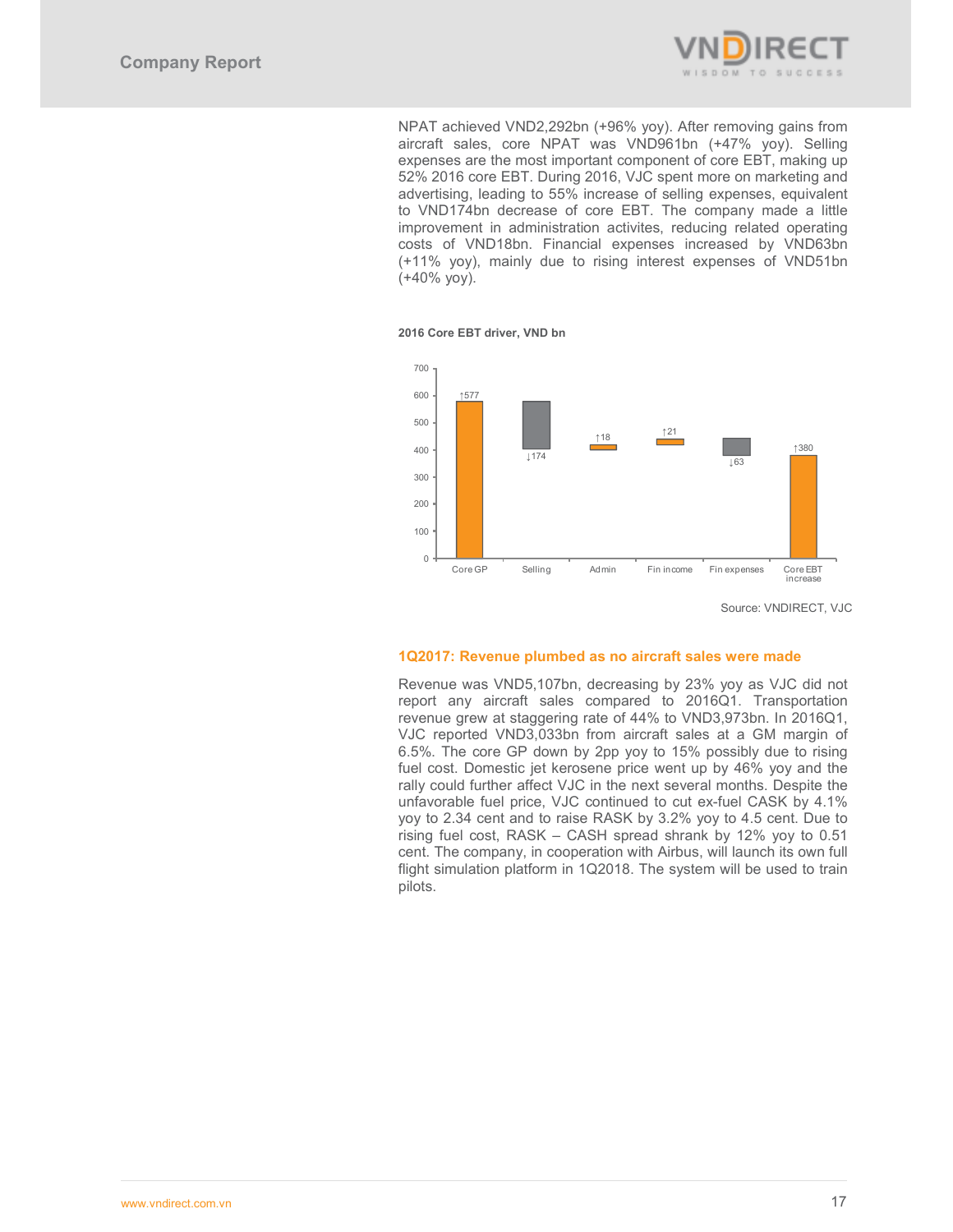# **Valuation**



#### **Income statements**

| (VNDbn)                       | 12-16A | 12-17E                     | 12-18E   |
|-------------------------------|--------|----------------------------|----------|
| Revenue                       | 27.532 | 45.655                     | 52,705   |
| Cost of sales                 |        | (24,033) (40,234) (45,979) |          |
| Gen & admin expenses          | (185)  | (244)                      | (297)    |
| Selling expenses              | (492)  | (657)                      | (801)    |
| Operating profit              | 2,822  | 4,519                      | 5,628    |
| <b>Operating EBITDA</b>       | 2,822  | 4,519                      | 5,628    |
| Depreciation and amortisation | 0      | 0                          | 0        |
| <b>Operating EBIT</b>         | 2,822  | 4,519                      | 5,628    |
| Interest income               | 175    | 207                        | 287      |
| Financial expense             | (624)  | (227)                      | (193)    |
| Net other income              | 32     | $\Omega$                   | 0        |
| Income from associates & JVs  | (9)    | (9)                        | (9)      |
| Pre-tax profit                | 2,395  | 4,490                      | 5,712    |
| Taxation                      | (105)  | (903)                      | (1, 147) |
| Minority interests            | 2      | 0                          | 0        |
| Net profit                    | 2,292  | 3,588                      | 4,564    |
| Adj. net profit to ordinary   | 2,292  | 3,588                      | 4,564    |
| Ordinary dividends            | 0      | (300)                      | (300)    |
| <b>Retained earnings</b>      | 2,292  | 3,288                      | 4,264    |

#### **Cash flow statement**

| (VNDbn)                                     | 12-16A   | 12-17E   | 12-18E   |
|---------------------------------------------|----------|----------|----------|
| Pretax profit                               | 2,395    | 4,490    | 5,712    |
| Depreciation & amortisation                 | 41       | 108      | 167      |
| Other non cash gains/(losses)               | 0        | $\Omega$ | 0        |
| Other non operating gains/(losses)          | (197)    | (197)    | (277)    |
| Tax paid                                    | (40)     | (903)    | (1, 147) |
| Other operating cash flow                   | (2, 504) | $\Omega$ | O        |
| Change in working capital                   | 964      | 1,009    | 866      |
| Cash flow from operations                   | 659      | 4,507    | 5,320    |
| Capex                                       | (2, 194) | (978)    | (981)    |
| Proceeds from assets sales                  | 0        | $\Omega$ | O        |
| <b>Others</b>                               | 2,685    | 197      | 277      |
| Other non-current assets changes            | (2,370)  | (3,235)  | (2, 818) |
| Cash flow from investing activities         | (1, 879) | (4,016)  | (3, 522) |
| New share issuance                          | 72       | $\Omega$ | 0        |
| Shares buyback                              | $\Omega$ | $\Omega$ | O        |
| Net borrowings                              | 3,266    | (634)    | (1, 259) |
| Other financing cash flow                   | (300)    | 1,451    | 1,264    |
| Dividends paid                              | 0        | (300)    | (300)    |
| Cash flow from financing activities         | 3,037    | 517      | (295)    |
| Cash and equivalents at beginning of period | 924      | 2,740    | 3,748    |
| Total cash generated                        | 1,816    | 1,008    | 1,503    |
| Cash and equivalents at the end of period   | 2,740    | 3,748    | 5,251    |



#### **Balance sheets**

| ратансе ытееты                   |        |        |        |
|----------------------------------|--------|--------|--------|
| (VNDbn)                          | 12-16A | 12-17E | 12-18E |
| Cash and equivalents             | 2,740  | 3,748  | 5,251  |
| Short term investments           | 0      | 0      | 0      |
| Accounts receivables             | 7,638  | 8,576  | 9,367  |
| Inventories                      | 127    | 182    | 223    |
| Other current assets             | 141    | 198    | 248    |
| <b>Total current assets</b>      | 10,645 | 12,704 | 15,088 |
| <b>Fixed assets</b>              | 1,221  | 2,092  | 2,906  |
| <b>Total investments</b>         | 68     | 68     | 68     |
| Other long-term assets           | 7,982  | 11,217 | 14,036 |
| <b>Total assets</b>              | 19,916 | 26,080 | 32,098 |
| Short-term debt                  | 6,036  | 5,545  | 4,436  |
| Accounts payable                 | 407    | 584    | 716    |
| Other current liabilities        | 4.608  | 6.491  | 8,106  |
| <b>Total current liabilities</b> | 11,051 | 12,620 | 13,259 |
| Total long-term debt             | 761    | 618    | 468    |
| Other liabilities                | 3,579  | 5,030  | 6,294  |
| Shareholders' equity             | 4,525  | 7,813  | 12,077 |
| Minority interests               | (1)    | (1)    | (1)    |
| Total liabilities & equity       | 19,916 | 26,080 | 32,098 |

#### **Key ratios**

|                         | 12-16A         | 12-17E         | 12-18E         |
|-------------------------|----------------|----------------|----------------|
| Dupont                  |                |                |                |
| Net profit margin       | 8.3%           | 7.9%           | 8.7%           |
| Asset turnover          | 2              | $\mathfrak{D}$ | 2              |
| <b>ROAA</b>             | 14.3%          | 15.6%          | 15.7%          |
| Avg assets/avg equity   | 5              | $\overline{4}$ | 3              |
| <b>ROAE</b>             | 68.7%          | 58.2%          | 45.9%          |
| Efficiency              |                |                |                |
| Days account receivable | 23             | 20             | 22             |
| Days inventory          | $\overline{2}$ | $\mathfrak{D}$ | $\overline{2}$ |
| Days creditor           | 6              | 5              | 6              |
| Fixed asset turnover    | 40             | 28             | 21             |
| <b>ROIC</b>             | 20.2%          | 25.7%          | 26.9%          |
| Liquidity               |                |                |                |
| Current ratio           | 1              | 1              | 1              |
| Quick ratio             | 1              | 1              | 1              |
| Cash ratio              | $\Omega$       | $\Omega$       | $\Omega$       |
| Cash cycle              | 19             | 16             | 18             |
| Growth rate (yoy)       |                |                |                |
| Revenue growth          | 38.7%          | 65.8%          | 15.4%          |
| Operating profit growth | 77.6%          | 60.1%          | 24.5%          |
| Net profit growth       | 95.8%          | 56.5%          | 27.2%          |
| EPS growth              | 93.5%          | $(39.0\%)$     | 27.2%          |
| Share value             |                |                |                |
| EPS (VND)               | 19,614         | 11,959         | 15,214         |
| <b>BVPS (VND)</b>       | 15,085         | 26,043         | 40,257         |
| DPS (VND)               | $\Omega$       | 1,000          | 1,000          |
|                         |                |                |                |

*Source: VNDIRECT*